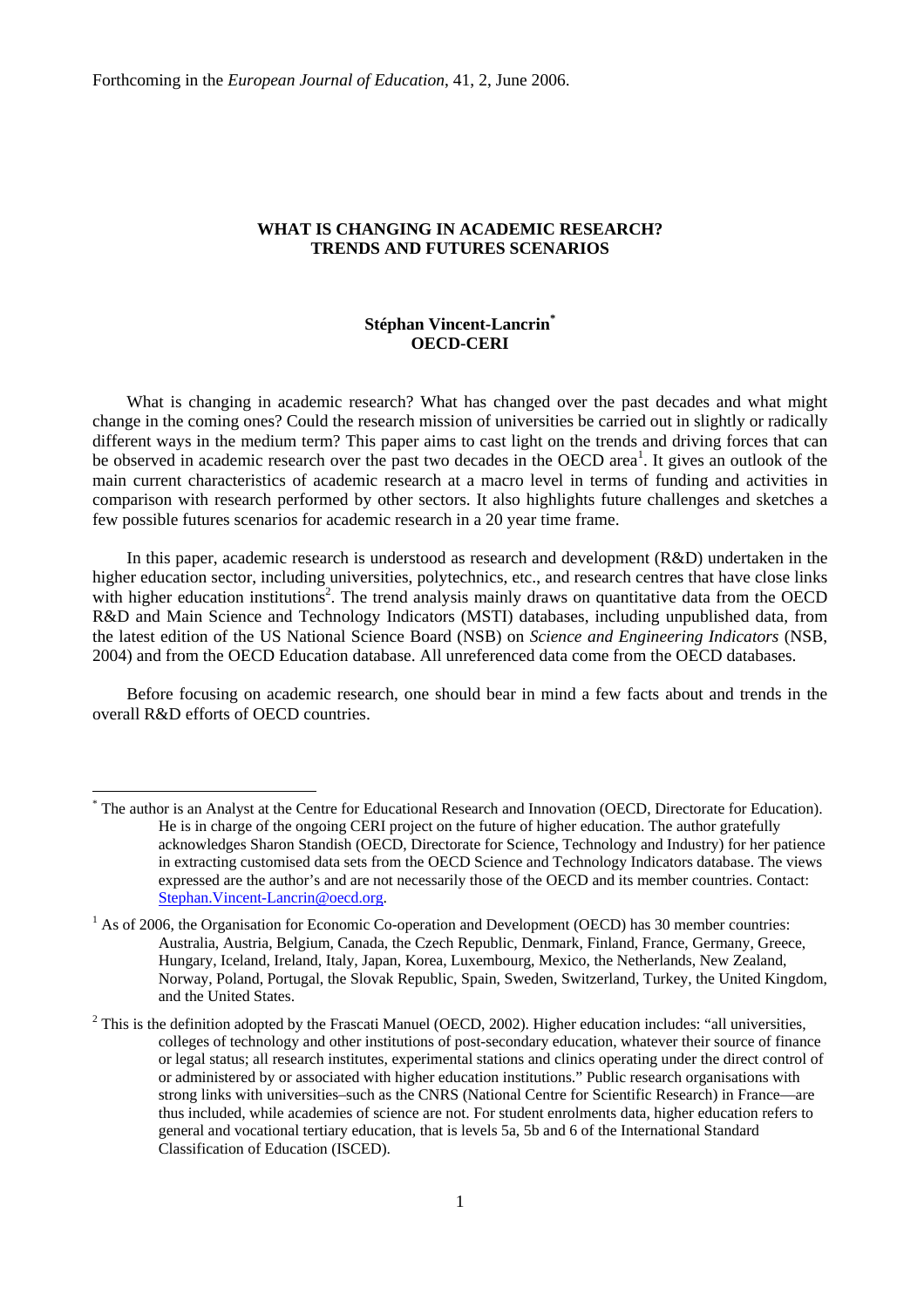First, R&D has grown significantly during the two past decades within the OECD area, which accounted for about 80% of all R&D expenditures in the world (OECD, 2005a). Gross domestic expenditure on R&D amounted on average to 2.3% of GDP (Gross Domestic Product) in 2003, against 1.9% in 1981. In real terms (that is, controlling for inflation<sup>3</sup>), R&D expenditures have more than doubled between 1981 and 2003.

Second, with some variations across countries, the business sector carries out and funds the bulk of R&D in the OECD area<sup>[4](#page-1-1)</sup>. In 2003, Greece, Poland, Portugal and Turkey were the only countries reporting more R&D expenditures in the higher education than in the business sector. The prominence of the business sector has sharpened over the past decades. Between 1981 and 2003, the share of R&D performed by the business sector has risen from 65.4% to 67.7% of the total R&D effort in the OECD area. Business expenditures on the performance of R&D have risen from 1.26 to 1.53% of GDP, that is by 141% in real terms. The business enterprise sector has also increased its financing of R&D from 1 to 1.39% of GDP between 1981 and 2003. This increasing performance and funding of R&D by businesses is one of the most significant trends of the past decades – explaining to some extent why OECD economies are often described as increasingly knowledge-based economies (Foray, 2004; Boyer, 2002).

Finally, another major trend lies in the relative decline of government as a performing sector and as a funding source of R&D. The share of R&D performed by the government sector (e.g. military research, agronomy, academies of science, ministries, etc.) has (almost continuously) decreased from 17.9% to 12.3% between 1981 and 2003 in the OECD area. In the same time period, the government-funded R&D decreased from 0.85% to 0.68% of GDP, and the percentage of total R&D financed by government, from 40% to 30.4%. This funding decline is relative though: in real terms, government expenditures have actually increased by 60% since 1981. The share of government military R&D has decreased significantly between 1986 and 2001 (from 43 to 28%), but has increased again after the events of 11 September 2001 and amounted to 33% of government R&D spending in  $2004^5$ .

The remainder of the paper will focus on academic research, where parallel trends can be observed<sup>[6](#page-1-3)</sup>. The first section documents the growth in funding and output. The second section shows that academic research can be characterised by its large proportion of basic research and government funding, although the mode of allocation of public funding has changed in the past twenty years (section 3). A noteworthy trend has been the rise of the private funding of higher education and performance of basic research by the non-academic sectors (section 4). Internationalisation of academic research has grown significantly (section 5), while a new attitude of civil society towards research (section 6) and new computing and networking opportunities offered by information and communication technology (ICT) are emerging as new driving forces for the future of academic research (section 7). The last section brings all these trends together by proposing four futures scenarios for discussion (section 8).

# **1. The massification of academic research**

Following general trends in R&D, except for government research, higher education research has gained ground during the past twenty years. Between 1981 and 2003, the share of R&D performed by the higher education sector has increased from 14.5% to 17.4% of the total R&D effort within the OECD area

<span id="page-1-2"></span><sup>5</sup> The patterns of military R&D vary significantly in the European Union and the United States. The share of military research has indeed decreased and levelled off in the European Union since 2001: military R&D accounted for 15% of government R&D expenditures in 2004, against 56% in the United States.

<span id="page-1-0"></span> <sup>3</sup> <sup>3</sup> Throughout the paper, "real term" comparisons are based on deflated data expressed in constant prices (US dollars of 2000) and power purchasing parities (PPP).

<span id="page-1-1"></span><sup>&</sup>lt;sup>4</sup> The performance of R&D by each sector is measured by their share of gross domestic expenditures on R&D. Another indicator lies in their respective research personnel.

<span id="page-1-3"></span> $6$  More on general trends in R&D can be found in OECD (2005a).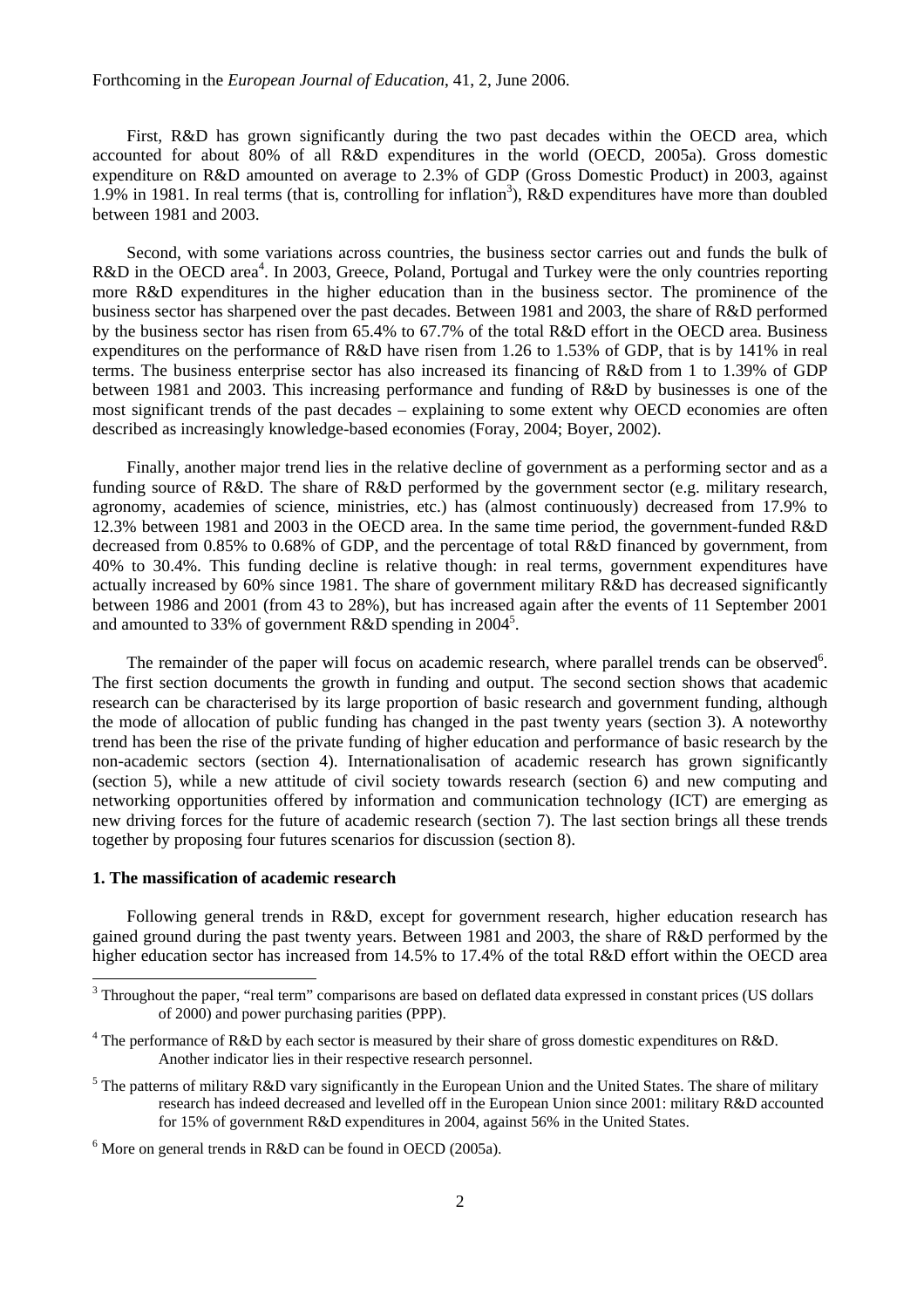(Table 1). While higher education's share of R&D remains much smaller than within the business sector, the former has increased more quickly. Expenditures on R&D in the higher education sector amounted to 0.39% of GDP in 2003 in the OECD area, against 0.28% in 1981. This increase represents almost a threefold increase in R&D expenditures in real terms during this time period (while R&D expenditures in businesses "only" doubled).

Two other pieces of evidence of this massive increase of academic research lie in the number of higher education researchers and the output of scientific articles.

Between 1981 and 1999, the number of higher education researchers has increased by 127% (full time equivalent) – that is by 7% a year on average. Although this increase reflects a general growth of R&D personnel in the OECD area (research personnel in the business sector has grown by 118% in the same period), the percentage of higher education researchers has slightly increased and amounted to 26% of all researchers in the OECD area in 2003, up from 24% in 1981 (and from 22% in 1985). Here again, variations across countries are significant: while this share is low in the United States (14.8%) and weights much in the aggregated mean, higher education researchers represented on average 40% of all researchers in an OECD country in 2003 (and 35% at the EU-15 aggregated level).

The growth of the research output is another major trend in academic research during the past two decades. It is highly correlated with (and probably well explained by) the growth of R&D expenditures and of researchers in the higher education sector. About 650 000 new scientific articles have been published in 2001, a 39% increase compared to the 466 000 published in 1988 (NSB, 2004)<sup>[7](#page-2-0)</sup>. About 82% of them were produced by OECD countries. Most of these articles result from research carried out in the academic sector. In the United States, the higher education sector authored 74% of all the US scientific articles in 2001. The share is probably higher in other countries where the non-academic sector is smaller. Similarly, the number of new academic books published has increased – and probably the number of books published by academics. For example, books published by US university presses have increased by 21% between 1993 and 2004; and academics have probably been responsible for a larger amount of the 74% increase in books published in the United States over the same period ([www.bookwire.com\)](http://www.bookwire.com/).

Measured by their article output in  $2001^8$ , clinical medicine (31% of all scientific articles within the OECD area), biomedical research (15%), physics (12%), chemistry (10%), and other "hard" sciences and engineering represented the bulk of academic research – social sciences, psychology, health sciences and professional fields accounting for about 10% of the OECD article output. The relative shares of these fields in the total scientific literature have remained fairly stable since 1988. This does not take into account humanities, whose share of academic R&D expenditures was on average about 9% in the 15 countries for which information is available, ranging from 1 to 19%. The share of expenditures between different fields, including humanities this time, has remained fairly stable since 1981 in OECD countries, natural sciences and engineering accounting on average for about 75% of the total R&D expenditures in the higher education sector – that is somewhat less than their share of the scientific literature.

An interesting and puzzling recent trend is the flattening of the scientific article output of the United States since 1992, and of Canada, the United Kingdom and the Netherlands from the late 1990s, although real expenditures and the number of researchers continued to grow (NSB, 2004). The reasons are unknown and are under investigation. They might relate to the age structure of the research workforce (does a researcher produce less when close to retirement?), a change in professional practices (for example a

<span id="page-2-0"></span><sup>-&</sup>lt;br>7  $\frac{7}{7}$  These figures exclude the output in humanities, but include social sciences and psychology.

<span id="page-2-1"></span> $8$  This measure should be taken with caution as the typical number of articles published varies significantly across disciplines: a researcher in clinical medicine will typically publish 10 articles a year, against 1 for a researcher in engineering (European Commission, 2003). In the United States, data are available on the academic R&D expenditures by field: they match the ranking according to article output (NSB, 2004).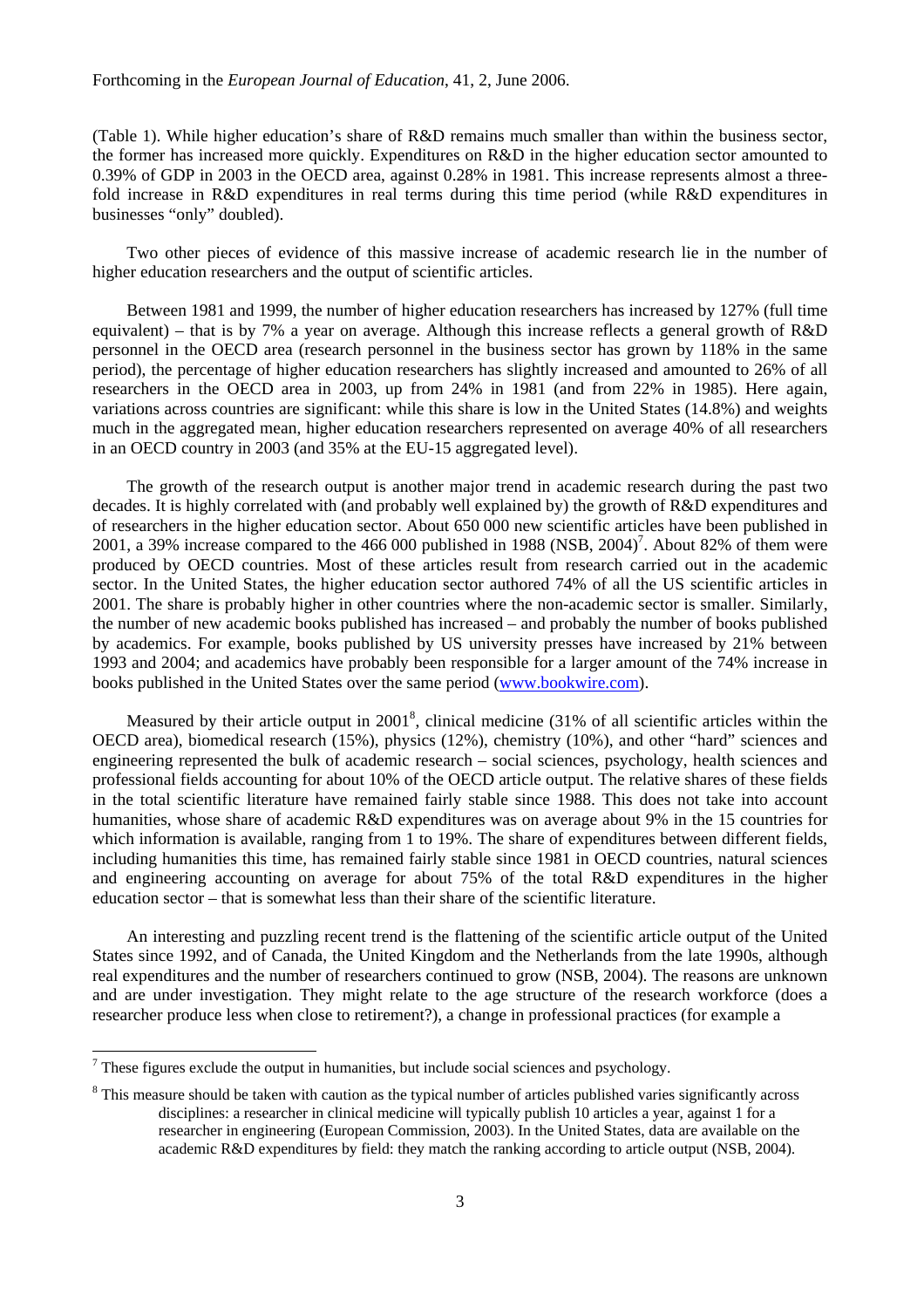|                      |      | <b>Business</b><br>Enterprise | Government                  | <b>Higher Education</b> | Private<br>Non-Profit |
|----------------------|------|-------------------------------|-----------------------------|-------------------------|-----------------------|
|                      | 1981 | 25.02                         | 45.11                       | 28.55                   | 1.32                  |
| Australia            | 2002 | 51.17                         | 19.33                       | 26.70                   | 2.80                  |
|                      | 1981 | 55.85                         | 9.03                        | 32.80                   | 2.33                  |
| Austria              |      |                               | 5.69                        | 27.03                   | 0.45                  |
|                      | 2002 | 66.84                         |                             |                         | 0.82                  |
| Canada               | 1981 | 48.11                         | 24.42                       | 26.66                   |                       |
|                      | 2003 | 52.99                         | 10.99                       | 35.72                   | 0.29                  |
| Czech Republic       | 1981 | $\mathbb{R}^2$                | $\mathbf{r}$                | $\ddot{\phantom{a}}$    | $\ddot{\phantom{a}}$  |
|                      | 2003 | 60.99                         | 23.34                       | 15.26                   | 0.41                  |
| Denmark              | 1981 | 49.70                         | 22.67                       | 26.74                   | 0.88                  |
|                      | 2003 | 69.75                         | 6.81                        | 22.77                   | 0.67                  |
| European Union       | 1981 | 62.03                         | 18.80                       | 17.81                   | 1.36                  |
|                      | 2003 | 64.08                         | 12.74                       | 21.95                   | 1.22                  |
|                      | 1981 | 54.66                         | 22.55                       | 22.24                   | 0.56                  |
| Finland              | 2003 | 70.49                         | 9.69                        | 19.21                   | 0.60                  |
|                      | 1981 | 58.92                         | 23.59                       | 16.42                   | 1.07                  |
| France               | 2003 | 62.62                         | 16.68                       | 19.36                   | 1.34                  |
|                      | 1981 | 68.97                         | 13.44                       | 17.06                   | 0.53                  |
| Germany              | 2003 | 69.73                         | 13.40                       | 16.87                   |                       |
|                      | 1981 | 22.46                         | 63.08                       | 14.46                   | x                     |
| Greece               |      | 69.73                         |                             |                         |                       |
|                      | 2003 |                               | 20.87                       | 48.05                   | 0.96                  |
| Hungary              | 1981 | $\ddot{\phantom{1}}$          | $\mathcal{L}_{\mathcal{A}}$ | $\mathbb{R}^2$          | $\ddot{\phantom{a}}$  |
|                      | 2003 | 36.73                         | 31.34                       | 26.72                   | $\ddotsc$             |
| Iceland              | 1981 | 9.61                          | 60.74                       | 25.97                   | 3.68                  |
|                      | 2003 | 51.76                         | 24.80                       | 21.30                   | 2.14                  |
| Ireland              | 1981 | 43.58                         | 39.31                       | 16.03                   | 1.08                  |
|                      | 2003 | 66.91                         | 7.92                        | 25.16                   |                       |
| Italy                | 1981 | 56.37                         | 25.72                       | 17.91                   | x                     |
|                      | 2002 | 48.33                         | 17.57                       | 32.82                   | 1.27                  |
| Japan                | 1981 | 65.96                         | 12.02                       | 17.56                   | 4.46                  |
|                      | 2003 | 74.98                         | 9.31                        | 13.66                   | 2.05                  |
|                      | 1981 | $\ddotsc$                     | $\ddotsc$                   | ă,                      | $\ddot{\phantom{a}}$  |
| Korea                | 2003 | 76.09                         | 12.59                       | 10.14                   | 1.18                  |
|                      | 1981 | 53.26                         | 20.77                       | 23.18                   | 2.78                  |
| Netherlands          | 2002 | 56.65                         | 13.79                       | 28.83                   | 0.72                  |
|                      | 1981 | 52.87                         | 17.65                       | 28.95                   | 0.52                  |
| Norway               | 2003 |                               | 15.10                       | 27.45                   |                       |
|                      |      | 57.45                         |                             |                         | $\ddotsc$             |
| Poland               | 1981 | $\mathbb{R}^2$                | ä.                          | $\ddot{\phantom{a}}$    | $\ddot{\phantom{a}}$  |
|                      | 2003 | 27.42                         | 40.67                       | 31.72                   | 0.20                  |
| Russian              | 1981 | $\ddotsc$                     | $\mathbb{Z}^2$              | $\ddotsc$               | $\ddotsc$             |
| Federation           | 2003 | 68.44                         | 25.28                       | 6.06                    | 0.22                  |
| Slovak Republic      | 1981 | $\ddotsc$                     | $\ddot{\phantom{a}}$        | $\ddotsc$               | $\ddot{\phantom{a}}$  |
|                      | 2003 | 55.20                         | 31.61                       | 13.16                   | 0.03                  |
| Slovenia             | 1981 | $\ddotsc$                     |                             | $\ddotsc$               | $\ddot{\phantom{a}}$  |
|                      | 2003 | 58.85                         | 15.99                       | 15.99                   | 2.37                  |
|                      | 1981 | 45.49                         | 31.57                       | 22.95                   | x                     |
| Spain                | 2003 | 54.10                         | 15.36                       | 30.34                   | 0.19                  |
|                      | 1981 | 63.65                         | 6.09                        | 29.99                   | 0.26                  |
| Sweden               | 2003 | 74.10                         | 3.48                        | 22.03                   | 0.39                  |
|                      | 1981 | 74.20                         | 5.92                        | 19.88                   | X                     |
| Switzerland          | 2000 | 73.91                         | 1.31                        | 22.86                   | 1.92                  |
|                      |      |                               |                             |                         |                       |
| Turkey               | 1981 | $\ddotsc$                     | $\sim$                      | $\ddotsc$               | $\ddotsc$             |
|                      | 2002 | 28.70                         | 7.01                        | 64.29                   | $\ddotsc$             |
| United Kingdom       | 1981 | 62.96                         | 20.64                       | 13.55                   | 2.85                  |
|                      | 2003 | 65.73                         | 9.66                        | 21.39                   | 3.21                  |
| <b>United States</b> | 1981 | 69.31                         | 18.50                       | 9.74                    | 2.45                  |
|                      | 2003 | 69.76                         | 12.39                       | 13.74                   | 4.11                  |
| <b>Total OECD</b>    | 1981 | 65.4                          | 17.9                        | 14.5                    | 2.3                   |
|                      | 2003 | 67.7                          | 12.3                        | 17.4                    | 2.6                   |

**Table 1: Gross Domestic Expenditure on R&D (GERD) performed by sector, 1981, 2003 (%)** 

Source : OECD R&D database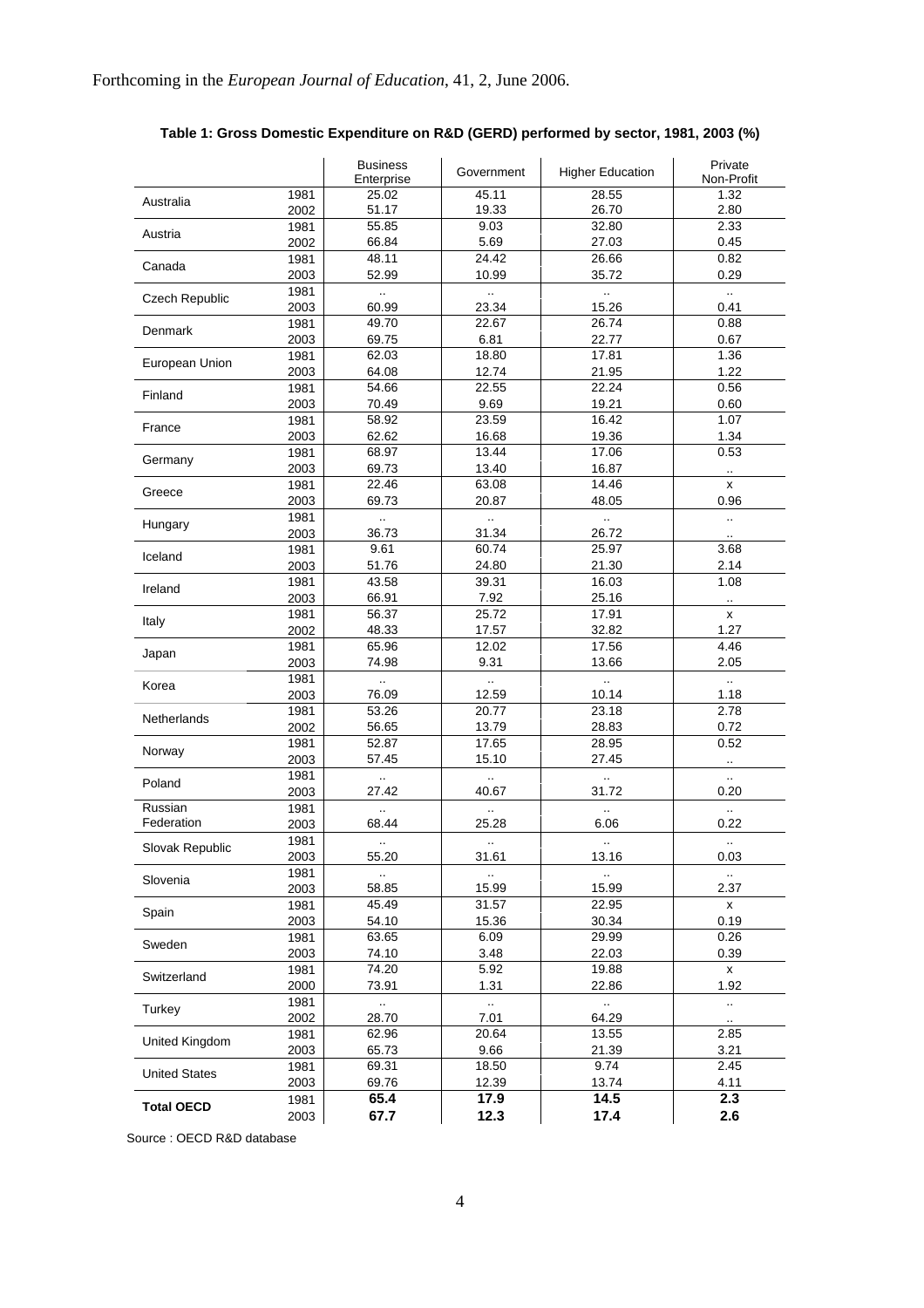change of attitude towards the widespread practice of slicing research outputs in minimal publishable pieces), or merely a statistical artefact.

The massification of higher education has been an important driver of this growth. Enrolments and participation rates in higher education have increased dramatically since the Second World War, and higher education systems have adjusted by creating new institutions and hiring new staff who generally teach and carry out research. For example, in the United States enrolments in higher education have almost doubled from 8.5 million students to 16 million between 1970 and 2001; in Japan they increased by 85%; in France they doubled (according to their national statistics)**.** Between 1985 and 2003, the number of higher education students enrolled (full time) within the OECD area has increased by 80%, from about 20 to 36 million students – that is a pace of 4% a year on average<sup>[9](#page-4-0)</sup>. As a result of this growth, the academic workforce has risen, and given that academics typically teach and carry out research, albeit to a greater or lesser extent according to their status, so have the research workforce (full time equivalent) and research output. However, it is noteworthy that in the United States (the only country for which this piece of information is available), the recent growth of the academic workforce has concerned academics whose primary activity has been research rather than teaching – which may be one reason for the more rapid growth of research personnel compared to the student population.

Other drivers of this growth lay in the "professionalisation" of the academic profession (including specialisation and standardisation of the trade), the importance of the quantitative research output in academic career paths and the emergence of strong external incentives to publish following the introduction of research assessment exercises in several countries. The well-known "publish or perish" rule is actually rather recent. By comparison, a very influential and respected scholar like Ludwig Wittgenstein has published two books in his life time. While the quantity of scientific literature has increased, we have no information about the evolution of its quality over time<sup>10</sup>.

Whether this growth of academic research will continue in the future depends on at least two factors, assuming that the massification of higher education and the emergence of a "knowledge economy" (and thus the growing importance granted to research) have really been the main drivers of this growth. The massification of higher education has reached its peak in many OECD countries: participation rates are above 45% in 15 OECD countries, which have more or less reached universal higher education; between 35 and 45% in 7 others, which can still increase their participation; and below 35% in only 4 countries. Enrolments have been flat for years in many OECD countries, and countries like Japan and Korea are actually already facing a slight decline in enrolments. Given that the corresponding cohorts of young people are sometimes declining, the massification will continue in some countries, like Mexico and Turkey, and might continue in others as educational policy goals often include increasing participation rates; however, the room for growth is more limited than it has been in the past. In this context, massification might become less of a driver of growth for academic research. The drive of the knowledge economy will probably continue. But given that growth in the knowledge economy relies on innovation and R&D in general, and not necessarily on R&D carried out in the higher education sector, academic research will probably be under pressure to demonstrate its value added compared to other sectors in order to continue growing.

<span id="page-4-0"></span><sup>-&</sup>lt;br>9 <sup>9</sup> OECD Education database. My estimate for 1985.

<span id="page-4-1"></span> $10$  Indicators like the "relative citation index" can be seen as an approximation of the quality of countries' research output (see section 7), but they would just allow one to rank countries' output, not the overall quality of research. And international rankings are relative and thus do not say anything about the evolution of research quality over time.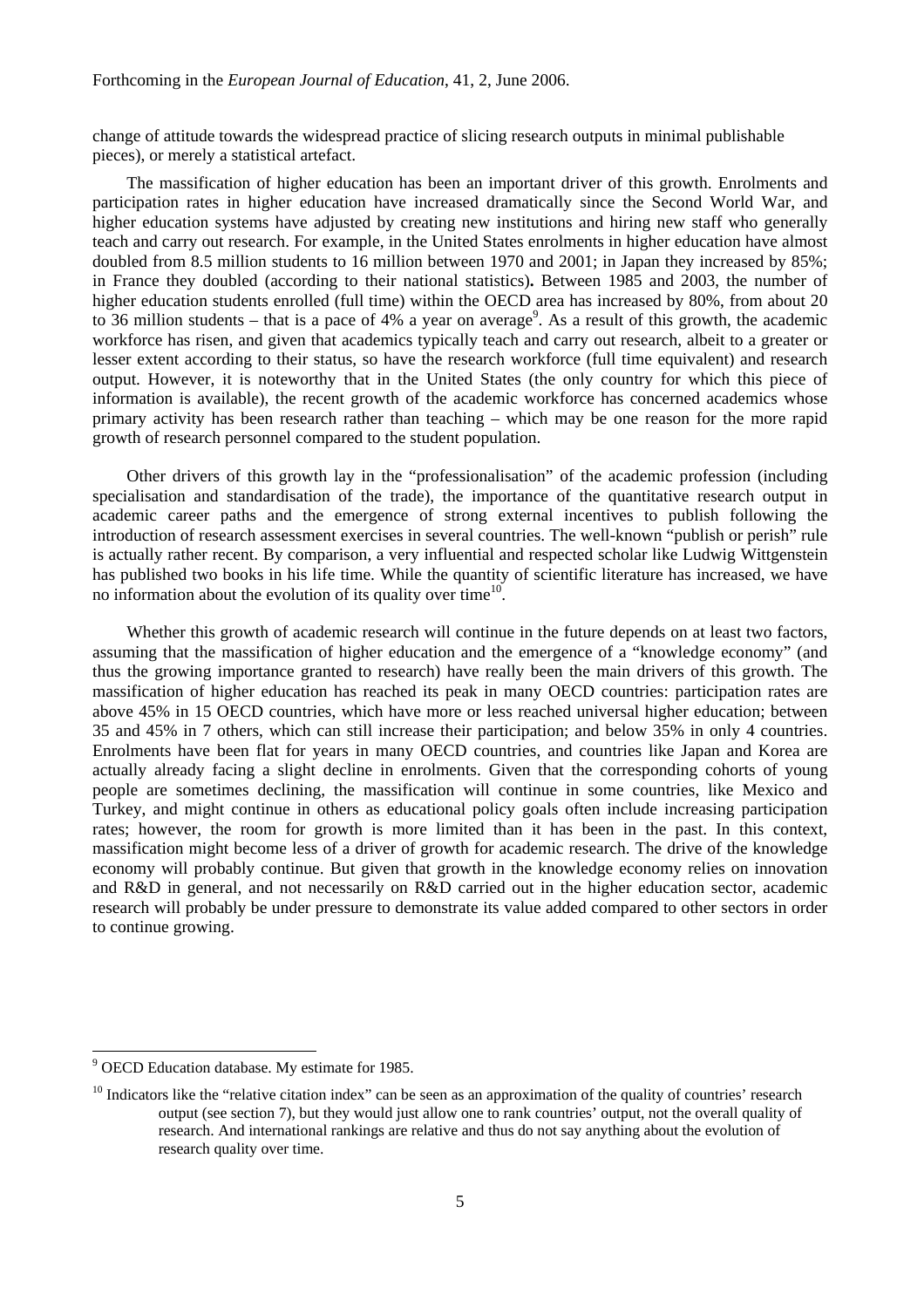### **2. Basic research: the main mission of academic research?**

What is special about academic research then? Basic research is clearly part of the answer. In 2003, basic research accounted for about 18% of the gross domestic expenditures on R&D in the OECD area, up from 15% in 1981. The higher education sector represents less than one fifth of all R&D expenditures in the OECD area, but it carries out the bulk of basic research in most OECD countries. In 2003, an OECD country had on average 54% of its basic research performed in the higher education sector. And the government and higher education sectors accounted together for 82% of the whole basic research (Table 2).

In 2003, the higher education sector devoted about 64% of its R&D activities (expenditures) on basic research in the OECD area, against 5% for businesses, 29% for government, and 46% for the private nonprofit sector. Korea is the sole country where the business sector consistently spends more on basic research than any other sector (including the higher education sector), probably because of the weight of the business enterprise sector (it spends only 11% of its budget on basic research, but this amounts to 80% of the higher education's R&D budget). In Eastern Europe (Czech Republic, Hungary, Poland, Slovak republic), the government sector undertakes more basic research than the higher education sector – although decreasingly so. Before the 1990s, Eastern European countries followed the Soviet tripartite model according to which universities focused on teaching, Academies of science conducted basic research, and Academies and Ministries, applied research (Geuna and Martin, 2003): the distribution of national basic research between the higher education and government sectors still reflects this history (path dependency).

How has this distribution of basic research between sectors evolved over the past 20 years? The average shares of national basic research performed by the higher education and government sectors in the OECD country for which data are available for both 1981 and 2003 have decreased from 64 to 59%, and from 24 to 18%, respectively. And conversely, the shares of the national basic research performed in the business enterprise and private non-profit sectors have increased, from 10 to 19%, and 2 to 6%, respectively (Table 2). Should these growths continue at the same pace in the future, government and higher education would carry out about 60% of a country's basic research on average in 2025.

While the relative share of academia in overall basic research expenditures has decreased, the higher education sector is the only sector mainly devoted to basic research. At the OECD aggregated level, the percentage of basic research performed in total R&D has increased between 1981 and 2003 within all performing sectors; by 19% in the private non-profit sector, whose share of basic research expenditures were just below 50% in 2003; by 8% in the higher education and in the government sectors; and by 1% only in businesses (Table 3). The capitalisation of the business sector explains that a seemingly insignificant growth has significant effects in the distribution of knowledge between sectors. The business enterprise sector actually spends only 5% of its R&D expenditures on basic research, which remains a marginal activity in its R&D. At country level, the average share of basic research undertaken in the higher education sector slightly declined from 55 to 53%, while it followed the trends of the OECD aggregated level in the other sectors. This can be explained by the significant growth of academic basic research in the United States, which has offset the decline of the share of basic research performed by academia in smaller countries like Iceland or Australia.

In conclusion, basic research does indeed represent a special feature of academic research. But this might become decreasingly the case because of the rise of basic research within the private non-profit sector and, to a lesser extent, the government sector. A possible response would be for academic research to specialise even more in basic research to keep its specificity (or competitive advantage), as it has been the case from the 1990s in the United States. As we will see below, other forces might push academic research in other directions. It is noteworthy that this specialisation is partly beyond its control: should the business sector decide to carry out more basic research than it does, it would rapidly increase its share of the total basic research carried out on average in OECD countries. But this does not seem very likely for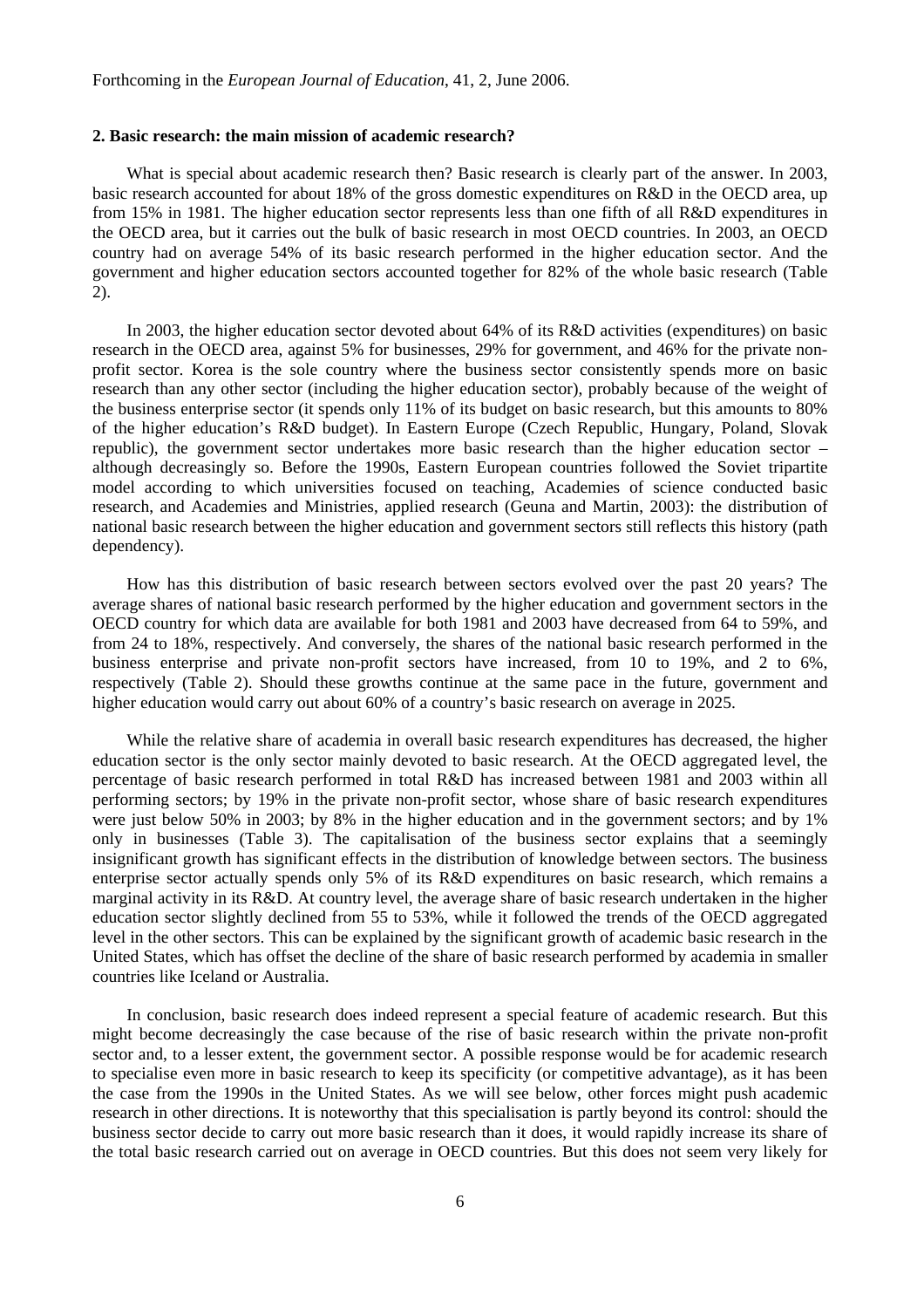**Table 2: Distribution of domestic basic research expenditures across sectors (%)** 

|                                 | <b>Higher Education</b> |                 |                 | Government           |                 | <b>Business Enterprise</b> |           |                 | <b>Private Non-Profit</b> |                |                      |                      |
|---------------------------------|-------------------------|-----------------|-----------------|----------------------|-----------------|----------------------------|-----------|-----------------|---------------------------|----------------|----------------------|----------------------|
|                                 | 1981                    | 1992            | 2003            | 1981                 | 1992            | 2003                       | 1981      | 1992            | 2003                      | 1981           | 1992                 | 2003                 |
| Australia                       | 55                      | 59              | $56^3$          | 40                   | 28              | $24^{3}$                   | 3         | 9               | $14^{3}$                  | $\overline{2}$ | 4                    | 7 <sup>3</sup>       |
| Austria                         | $\cdot$ .               | $\ldots$        | 76 <sup>3</sup> | $\ddot{\phantom{a}}$ |                 | 7 <sup>3</sup>             | ٠.        |                 | $17^{3}$                  |                |                      | $0^3$                |
| Czech Republic                  | $\cdot$ .               | $21^8$          | 31              | $\ldots$             | $75^8$          | 63                         | $\cdot$ . | $4^8$           | 6                         |                |                      | 0                    |
| Denmark                         | 78 <sup>1</sup>         | 74              | $74^{10}$       | 19                   | 22              | $7^{10}$                   | 2         | 3               | $17^{10}$                 |                |                      | 2                    |
| France                          | $\cdot$ .               | 65              | 69              | $\ddotsc$            | 19              | 15                         |           | 13              | 13                        |                | 3                    | $\overline{c}$       |
| Germany                         | 59                      | $56^{\circ}$    | $\ddotsc$       | 22                   | $25^2$          | $\ddotsc$                  | 18        | $19^{2}$        | $\ldots$                  |                | ٠.                   | $\cdot$ .            |
| Hungary                         | $\cdot$ .               | 37              | 39              | $\ldots$             | 56              | 57                         |           | 7               | 3                         |                |                      | $\ldots$             |
| Iceland                         | 62                      | 57              | 57              | 33                   | 35              | 32                         | 0         | 8               | 0                         | 4              |                      | 10                   |
| Ireland                         | 65                      | 64              | 61              | 20                   | 5               | 9                          | 15        | 30              | 30                        |                | 1                    | $\cdot$ .            |
| Italy                           | 63                      | 55              | $\ddotsc$       | 30                   | 38              | $\ddot{\phantom{1}}$       | 7         | 7               | $\ldots$                  | $\ddotsc$      | $\ddot{\phantom{a}}$ | $\ddot{\phantom{a}}$ |
| Japan                           | 59                      | 47              | 40              | 12                   | 10              | 22                         | 26        | 37              | 35                        | 3              | 5                    | 3                    |
| Korea                           |                         | 31 <sup>5</sup> | 25              | $\ddotsc$            | 21 <sup>5</sup> | 19                         |           | 45 <sup>5</sup> | 56                        |                | 2 <sup>5</sup>       | 0                    |
| Mexico                          | $\cdot$ .               | $64^6$          | 49 <sup>4</sup> | $\ddotsc$            | $\cdot$ .       | 46 <sup>4</sup>            |           | 3 <sup>6</sup>  | $5^4$                     |                | 0                    | 0                    |
| New Zealand                     | $\cdot$ .               | $\ddotsc$       | 54              | $\cdot$ .            | $33^6$          | 39                         | ٠.        |                 | 7                         |                | ٠.                   | $\cdot$ .            |
| Norway                          | 79                      | 80              | 74              | 15                   | 14              | 15                         | 6         | 6               | 11                        | 1              |                      | $\cdots$             |
| Poland                          | $\cdot$ .               | 36 <sup>7</sup> | 47              | $\ddotsc$            | $54^7$          | 47                         |           | 10 <sup>7</sup> | 6                         |                | $0^7$                | 0                    |
| Portugal                        | $\cdot$ .               | 78              | 73              | $\cdot$ .            | $\overline{7}$  | 5                          | ٠.        | 1               | 3                         |                | 15                   | 20                   |
| Slovak Republic                 | $\cdot$ .               | 16 <sup>7</sup> | 28              | $\ldots$             | $66^7$          | 58                         | $\cdot$ . | $17^{7}$        | 14                        |                |                      | 0                    |
| Spain                           | 50                      | 70              | 59              | 37                   | 17              | 13                         | 12        | 13              | 28                        |                | 1                    | 0                    |
| Sweden                          | 90                      | 92              |                 | 4                    | 3               | $\ddot{\phantom{1}}$       | 7         | 5               | $\ldots$                  | 0              | 0                    | $\ddot{\phantom{a}}$ |
| United Kingdom                  | ٠.                      | $\ddotsc$       |                 | $\cdot$ .            |                 | $\cdots$                   |           | $\cdot$ .       | $\ddotsc$                 |                | ٠.                   | $\cdot$ .            |
| <b>United States</b>            | 49                      | 47              | 55              | 29                   | 21              | 19                         | 15        | 24              | 16                        | $\overline{7}$ | 8                    | 11                   |
| Comparable mean                 | 64                      | 64              | 59              | 24                   | 20              | 18                         | 10        | 15              | 19                        | $\overline{2}$ | 3                    | 6                    |
| Country mean<br>(for each year) | 64                      | 55              | 54              | 24                   | 29              | 28                         | 10        | 14              | 16                        | $\overline{2}$ | 4                    | 4                    |

#### *Source*: *OECD R&D database*

Notes: 1: 1982 instead of 1981; 2: 1991 instead of 1992; 3: 2002 instead of 2003; 4: 2001 instead of 2003; 5: 1996 instead of 1992; 6: 1993 instead of 1992; 7: 1994 instead of 1992; 8: 1995 instead of 1992; 10: Discontinuity with precedent years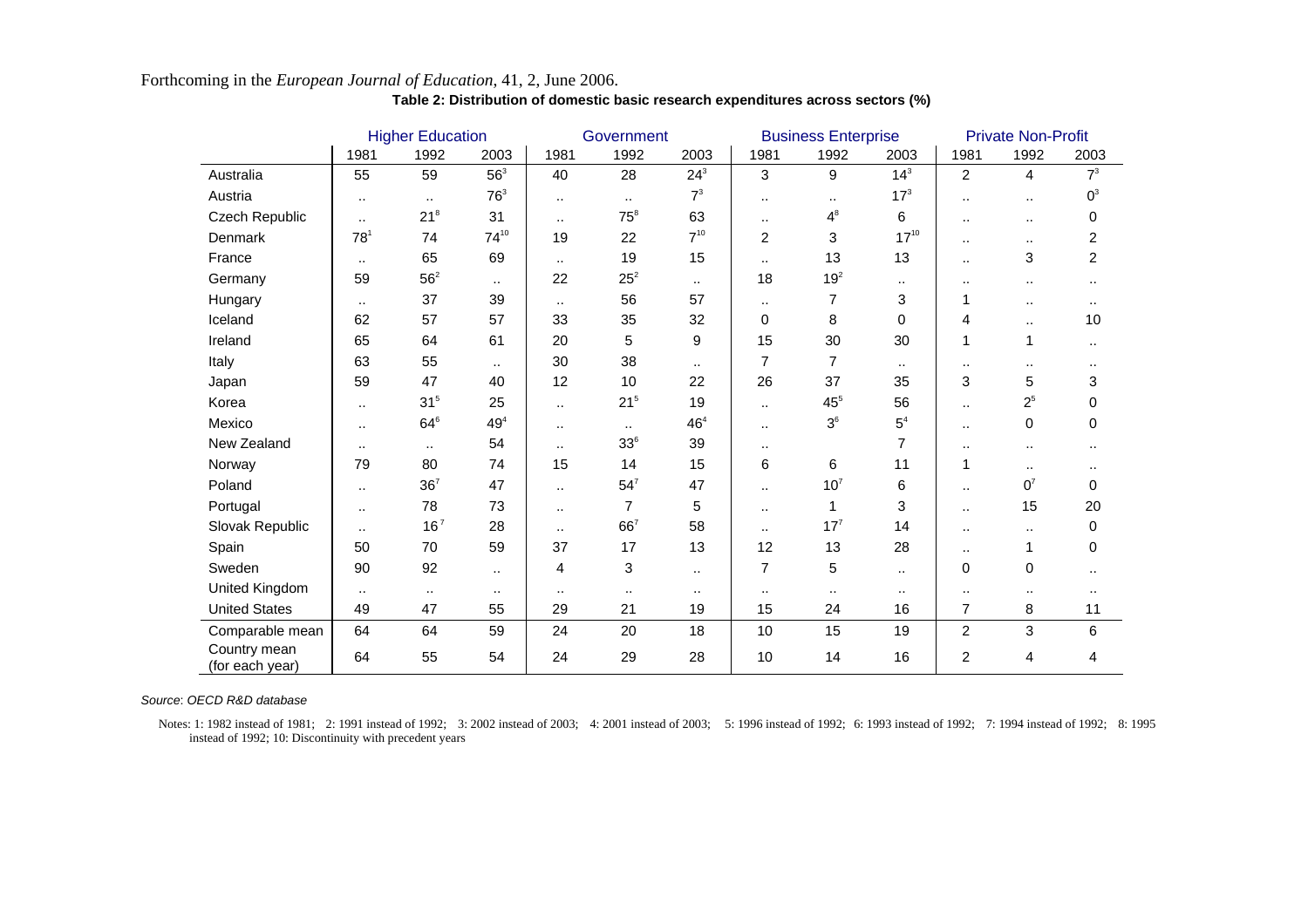Table 3: Basic research as a percentage of R&D performed by each sector (%)

|                                 | <b>Higher Education</b> |                      |                      | Government      |                 |                      | <b>Business Enterprise</b> |                      |          | <b>Private Non-Profit</b> |           |           |
|---------------------------------|-------------------------|----------------------|----------------------|-----------------|-----------------|----------------------|----------------------------|----------------------|----------|---------------------------|-----------|-----------|
|                                 | 1981                    | 1992                 | 2003                 | 1981            | 1992            | 2003                 | 1981                       | 1992                 | 2003     | 1981                      | 1992      | 2003      |
| Australia                       | 67                      | 64                   | $52^{12}$            | 31              | 28              | $30^{12}$            | 5                          | 6                    | $7^{12}$ | 53                        | 79        | $59^{12}$ |
| Austria                         | $48^{1}$                | $48^{\circ}$         | $49^{12}$            | $25^1$          | $21^6$          | $22^{12}$            | 6 <sup>1</sup>             | $4^6$                | $4^{12}$ | $27^{1}$                  | $28^6$    | $18^{12}$ |
| Czech Republic                  | $\ldots$                | 41 <sup>7</sup>      | $\sim$               | $\sim$          | $48^{7}$        | $\ldots$             | $\cdot$ .                  | 1 <sup>7</sup>       |          | $\ddot{\phantom{a}}$      | $3^{10}$  | $\ddotsc$ |
| Denmark                         | 60 <sup>2</sup>         | 60                   | 55                   | 17 <sup>2</sup> | 22              | 17                   | $\cdot$ .                  | $\ddot{\phantom{1}}$ | 5        | $55^2$                    | 56        | 57        |
| France                          | $89^3$                  | 89                   | 86                   | $1^{25}$        | 19              | 22                   | 3                          | 4                    | 5        | $48^{3}$                  | 40        | 45        |
| Germany                         | 78                      | $73^8$               | $\ddot{\phantom{1}}$ | 38              | $39^8$          | $\ddot{\phantom{a}}$ | 6                          | $6^8$                | 4        | 22                        | $31^{11}$ | $\ddotsc$ |
| Hungary                         | 33 <sup>4</sup>         | 44                   | 45                   | 34 <sup>4</sup> | 55              | 57                   | 2 <sup>4</sup>             | 5                    | 3        | $\ldots$                  | $\cdot$ . |           |
| Iceland                         | 70                      | 47                   | 44                   | 15              | 20              | 21                   | $\mathbf{1}$               | $\ddot{\phantom{a}}$ | 0        | 33                        | 49        | 79        |
| Ireland                         | 46                      | 33                   | 48                   | 5               | 4               | 23                   | 5                          | 6                    | 9        | 6                         | 8         | $\cdots$  |
| Italy                           | 52                      | 52                   | $\ddot{\phantom{1}}$ | 25              | 36              | $38^{12}$            | $\overline{2}$             | 3                    | $5^{12}$ | $\cdot$ .                 | ٠.        | $49^{12}$ |
| Japan                           | 30                      | 33                   | 37                   | 13              | 16              | 30                   | 5                          | $\overline{7}$       | 6        | 9                         | 15        | 17        |
| Korea                           |                         | $\cdot$ .            | 36                   | $\cdot$ .       | $\cdot$ .       | 22                   | $\cdot$ .                  | $\ddot{\phantom{1}}$ | 11       | $\cdot$ .                 | $\cdots$  | 3         |
| Mexico                          |                         | $34^6$               | $53^{13}$            | $\ddotsc$       | $24^{6}$        | $41^{13}$            | $\cdot$ .                  | 8 <sup>6</sup>       | $8^{13}$ | $\cdot$ .                 | $14^{6}$  | $33^{13}$ |
| New Zealand                     | $\cdot$ .               | $\cdots$             | 64                   | $\ldots$        | $\cdot$ .       | 45                   | $\cdot$ .                  | $\cdot$ .            | 5        | $\cdot$ .                 | ٠.        | $\ldots$  |
| Norway                          | 48                      | $48^6$               | 49                   | 14              | $12^6$          | 17                   | 2                          | $2^6$                | 3        | 16                        | $\ddotsc$ |           |
| Poland                          | $\ddotsc$               | $50^{\circ}$         | 60                   | $\cdot$ .       | $50^9$          | 43                   | $\cdot$ .                  | 8 <sup>9</sup>       | 8        | $\ldots$                  | $33^9$    | 45        |
| Portugal                        | $54^2$                  | 43                   | 47                   | 10 <sup>2</sup> | $\overline{7}$  | $\overline{7}$       | 1 <sup>3</sup>             | 1                    | 3        | $35^2$                    | 26        | 45        |
| Slovak Republic                 | $\ddot{\phantom{a}}$    | $84^{\circ}$         | 83                   | $\ldots$        | $40^9$          | 67                   | $\cdot$ .                  | 8 <sup>9</sup>       | 9        | $\cdot$ .                 | $\ldots$  | 0         |
| Spain                           | 50                      | 51                   | 48                   | 21              | 18              | 21                   | 5                          | 5                    | 12       | $12^{3}$                  | 31        | 42        |
| Sweden                          | 70                      | $67^8$               | $\ddot{\phantom{1}}$ | 15              | $13^{8}$        | $80^{13}$            | 3                          | $2^8$                |          | 0                         | $38^8$    | н.        |
| United Kingdom                  |                         | $\ddot{\phantom{1}}$ | $\ldots$             | $\ldots$        | 16 <sup>6</sup> | 34                   | $\cdot$ .                  | $5^6$                | 5        | $\cdot$ .                 | ٠.        |           |
| <b>United States</b>            | 67                      | 67                   | 75                   | 21              | 24              | 29                   | 3                          | 6                    | 4        | 38                        | 47        | 52        |
| <b>Total OECD</b>               | 57                      | 66                   | 64                   | 21              | 24              | 29                   | 4                          | 6                    | 5        | 27                        | 47        | 46        |
| Comparable mean                 | 55                      | 52                   | 53                   | 19              | 21              | 30                   | 3                          | 4                    | 5        | 31                        | 38        | 46        |
| Country mean<br>(for each year) | 58                      | 54                   | 55                   | 20              | 26              | 33                   | 3                          | 5                    | 6        | 27                        | 33        | 39        |

Source: OECD R&D database

Notes: "Total OECD" corresponds to the weighted mean; the "country mean" says; for each year; what is on average the percentage in an OECD country; Iceland and the United States having the same weight; "comparable mean" is a country mean that is comparable over time (i.e. calculated for countries available for all years). 1: 1985 instead of 1981; 2: 1982 instead of 1981; 3: 1986 instead of 1981; 4: 1987 instead of 1981; 5: 1983 instead of 1981; 6: 1993 instead of 1992; 7: 1995 instead of 1992; 8: 1991 instead of 1992; 9: 1994 instead of 1992; 10: 1996 instead of 1992; 11: 1989 instead of 1992; 12: 2002 instead of 2003; 13: 2001 instead of 2003.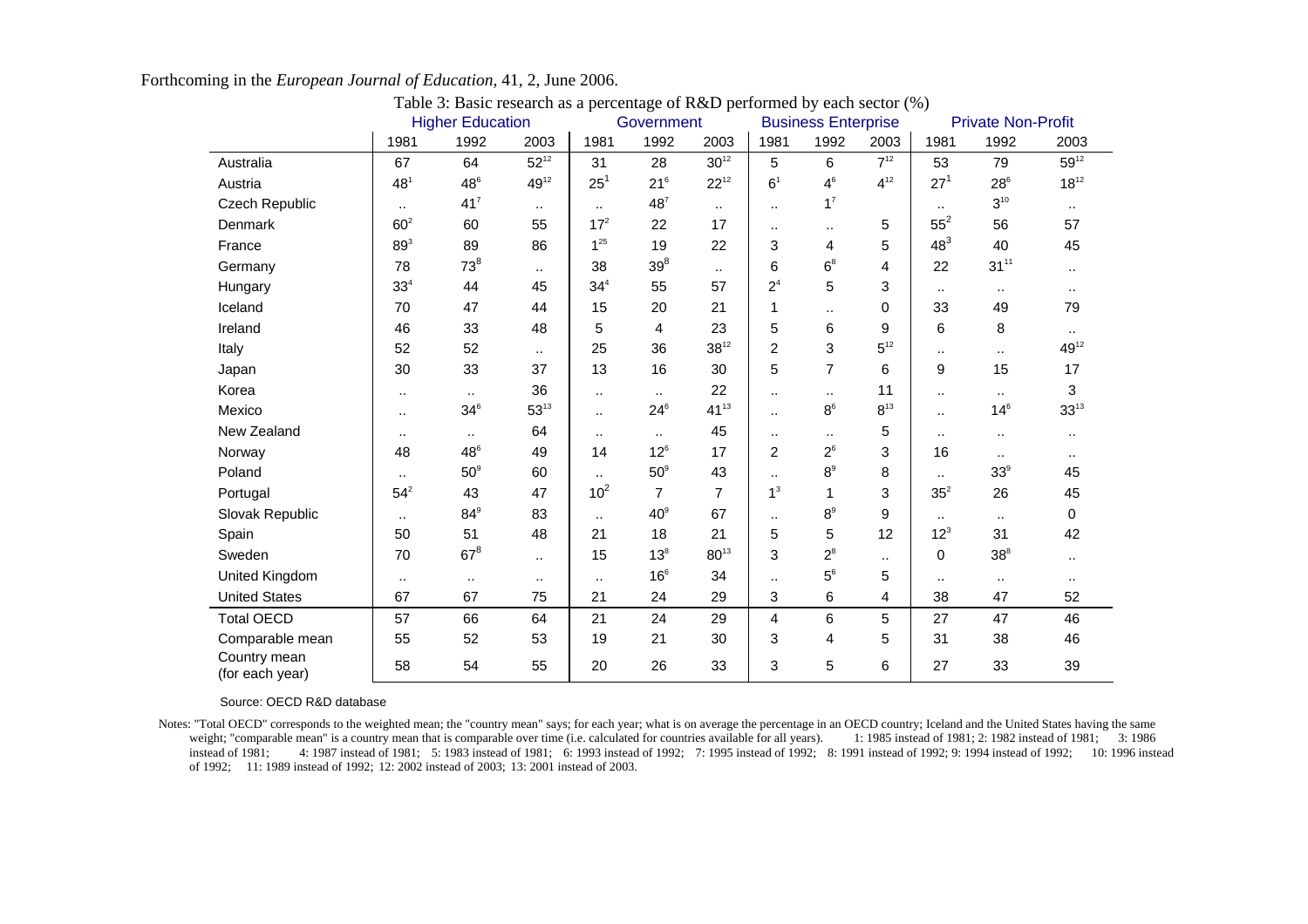the near future: the low propensity for the business sector to carry out basic research shows that there is still a strong case for continued research in the public and non-profit sectors.

### **3. Academic research and new public management**

Research performed by the higher education sector is largely government-funded in the OECD area (Table 4). In 2003, the government sector funded directly or indirectly 72% of the total academic research. Governments fund academic research through "general university funds", that is block grants directly given to higher education institutions (and then allocated by them to research and teaching), as well as through direct research grants and contracts given to particular academic research projects. In 2003, government funding amounted to more than 80% of academic research in 16 out of the 28 OECD countries for which information is available. The share of the government funding tends to be lower in countries with large private higher education sectors (as universities have then more private resources), where the level of tuition fees or private endowments is high, and where there is a tradition (or friendly fiscal policy) for donations and foundations. With 51% of government-funded academic research in 2003, Japan was by far the country with the lowest governmental-funded academic research in the OECD area. Probably due to the large size of its private component, the Japanese higher education sector funded on its own funds 46% of the country's academic research.

While the prevalence of public funding remains a major characteristic of academic research, a significant trend lies in the growing use of competitive or quasi-market forces for the allocation of this funding, both at governmental and institutional levels.

One hard piece of evidence of this shift lies in the evolution of the distribution of public funding for academic research between general university funds and grants awarded to separately budgeted research projects (Table 5). Between 1981 and 2003, the percentage of research funding through general university funds has dropped from 78% to 65% in the 16 OECD countries for which information is available for both years. While general university funds still funded over 70% of academic research in 2003 in 8 OECD countries, they have decreased by more than 13% in New Zealand, Ireland, the United Kingdom, Australia, Finland, Denmark, Greece, Spain and Turkey. Moreover, the allocation of these general university funds have been increasingly (partially) performance-related in many countries, generally based on university research evaluation that were introduced in several countries in the late 1980s and 1990s (Geuna and Martin, 2003).

General university funds give universities (and other higher education institutions carrying out research) full freedom to allocate these funds within their institution<sup>11</sup>. However, the management of these funds within universities has also become increasingly competitive and based on departmental research evaluation (Hazelkorn, 2005). Direct government funding to separately budgeted research projects gives governments more control to choose the type of research they want to support. It is generally awarded by research councils following a competitive process: either a tender or following a competitive application process generally based on peer review.

This reflects recent trends in public management and in the governance of higher education institutions (OECD, 2003a), using to a greater extent than in the past competition and quasi-market forces to foster efficiency and accountability. In a context of mass tertiary education and ageing society, the best

<span id="page-8-0"></span><sup>&</sup>lt;sup>11</sup> In some countries, academic research is not financed through general university funds. For example, in the United States, general university funds are conceptually considered as exclusively devoted to instruction. Although these funds probably support some departmental research at US public universities, the corresponding data are generally not collected (and would only appear as funds spent by the universities themselves).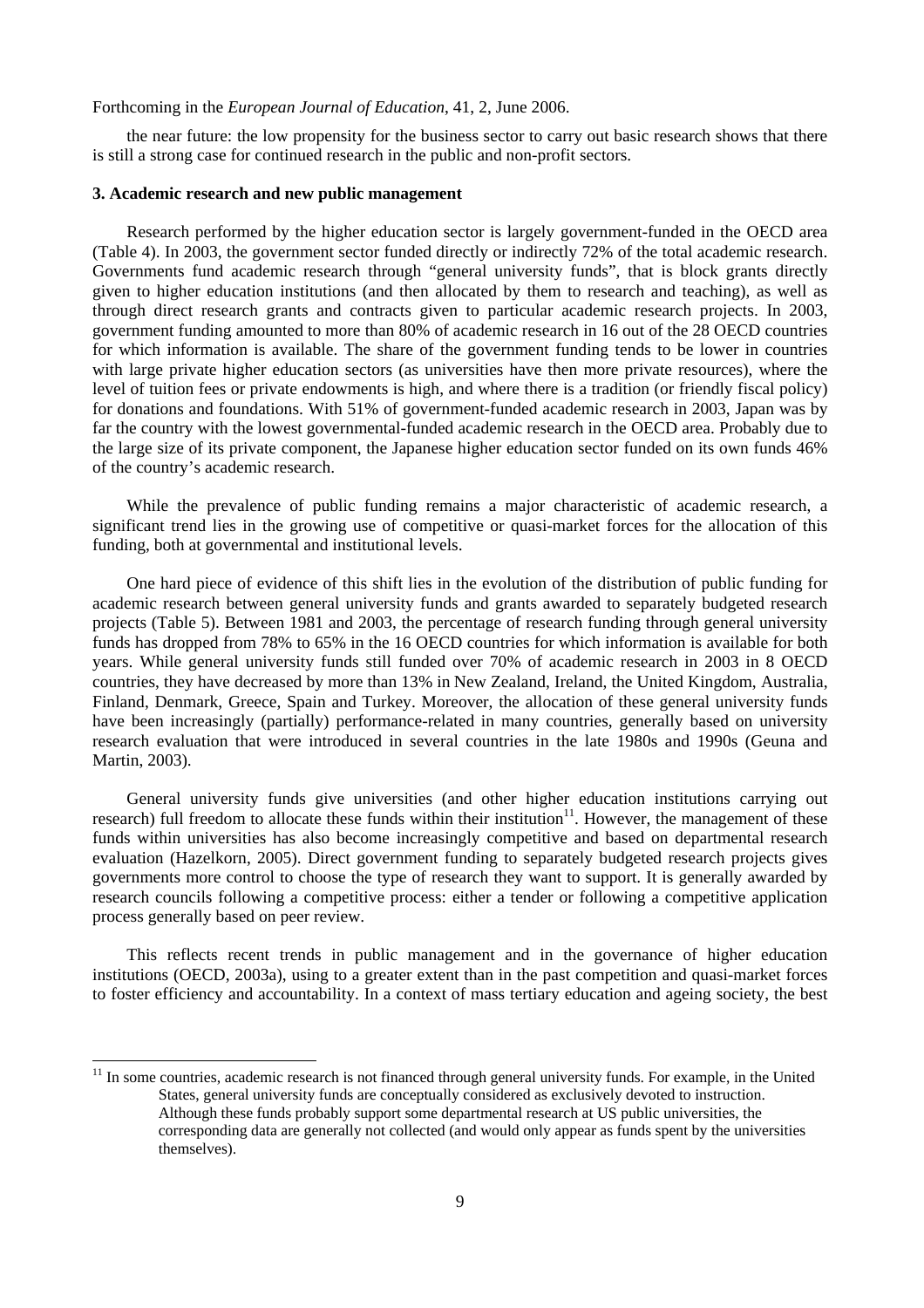| Table 4: Funding Sources of Higher Education R&D (%) |  |
|------------------------------------------------------|--|
|------------------------------------------------------|--|

|                                 | Government           |                      |                      | <b>Business Enterprise</b> |                         | <b>Higher Education</b> |                         |                | <b>Private Non-Profit</b> |                           |                      | <b>Funds from Abroad</b> |                      |                           |                         |
|---------------------------------|----------------------|----------------------|----------------------|----------------------------|-------------------------|-------------------------|-------------------------|----------------|---------------------------|---------------------------|----------------------|--------------------------|----------------------|---------------------------|-------------------------|
|                                 | 1981                 | 1992                 | 2003                 | 1981                       | 1992                    | 2003                    | 1981                    | 1992           | 2003                      | 1981                      | 1992                 | 2003                     | 1981                 | 1992                      | 2003                    |
| Australia                       | 95                   | 93                   | 89 <sup>7</sup>      | $\mathbf{1}$               | 2                       | $\overline{5^7}$        | 3                       | 4              | 3 <sup>7</sup>            | $\mathbf 0$               | $\ddot{\phantom{a}}$ | $\overline{0^7}$         | $\mathbf{1}$         | 1                         | 3 <sup>7</sup>          |
| Austria                         | 98                   | 97 <sup>4</sup>      | $91^7$               | $\mathbf{1}$               | 2 <sup>4</sup>          | $4^7$                   | $\Omega$                | 0 <sup>4</sup> | $1^7$                     | $\ldots$                  | $\ddotsc$            | $\ddot{\phantom{a}}$     | 0                    | 0 <sup>4</sup>            | $4^7$                   |
| Belgium                         | 86 <sup>1</sup>      | 71 <sup>4</sup>      | $69^8$               | 9 <sup>1</sup>             | $12^{4}$                | $13^8$                  | 0 <sup>1</sup>          | 1 <sup>4</sup> | 1 <sup>8</sup>            | 3 <sup>1</sup>            | 7 <sup>4</sup>       | $11^{8}$                 | $2^1$                | 8 <sup>4</sup>            | $7^8$                   |
| Canada                          | 79                   | 71                   | 63                   | $\overline{\mathbf{4}}$    | 8                       | 9                       | $\overline{7}$          | 6              | 8                         | 10                        | 15                   | 19                       | 1                    | 1                         |                         |
| Czech Republic                  |                      | 97                   | 93                   | $\ddotsc$                  | $\ddot{\phantom{a}}$    | 1                       | $\ddotsc$               |                | 0                         |                           | $\cdots$             | 3                        |                      |                           | 3                       |
| Denmark                         | 96                   | 88                   | 84                   | $\mathbf{1}$               | $\overline{c}$          | 3                       | $\overline{2}$          | 5              | 8                         | $\ddot{\phantom{a}}$      | $\ddotsc$            | $\ldots$                 | 1                    | 5                         | 6                       |
| Finland                         | 95                   | 88 <sup>4</sup>      | 83                   | $\overline{2}$             | ${\bf 5}^4$             | 6                       | $\overline{2}$          | 2 <sup>4</sup> | $\overline{c}$            | $\mathbf 0$               | 4 <sup>4</sup>       | 1                        | 1                    | 2 <sup>4</sup>            | 8                       |
| France                          | 98                   | 93                   | 90                   | $\mathbf 1$                | $\overline{4}$          | 3                       | $\Omega$                | $\Omega$       | $\overline{0}$            | $\mathbf{1}$              | $\overline{c}$       | 4                        | 0                    |                           | $\overline{\mathbf{c}}$ |
| Germany                         | 98                   | 92                   | 85                   | $\overline{2}$             | 8                       | 13                      | $\ddot{\phantom{a}}$    | $\ddotsc$      |                           | $\boldsymbol{\mathsf{x}}$ | X                    | X                        |                      | 1                         | $\overline{c}$          |
| Greece                          | 100                  | 59 <sup>4</sup>      | 65                   | 0                          | 4 <sup>4</sup>          | 8                       | $\Omega$                | 0 <sup>4</sup> | 1                         | $\mathbf 0$               | 6 <sup>4</sup>       | 5                        | $\mathbf 0$          | 31 <sup>4</sup>           | 21                      |
| Hungary                         | $64^2$               | 83                   | 85                   | $36^2$                     | 11                      | 11                      | $\ddot{\phantom{a}}$    | $\ddotsc$      | 1                         | $\ddot{\phantom{a}}$      | $\ddotsc$            | $\ddotsc$                | 0 <sup>2</sup>       | $\overline{c}$            | 4                       |
| Iceland                         | 79                   | 91                   | 78                   | 1                          | 5                       | 9                       | 0                       | 0              | 3                         | 8                         |                      | 0                        | 12                   | 4                         | 10                      |
| Ireland                         | 83                   | 67                   | 82                   | $\overline{7}$             | $\overline{7}$          | 3                       | 3                       | $\overline{c}$ | $\overline{c}$            | $\Omega$                  | 4                    | 5                        | $\overline{7}$       | 20                        | 9                       |
| Italy                           | 96                   | 93                   | $\ddot{\phantom{a}}$ | 3                          | 5                       | $\cdot$ .               | $\ddot{\phantom{a}}$    | $\ddotsc$      | $\cdot$ .                 | $\mathbf 0$               | $\ddotsc$            | $\ddotsc$                | 1                    | $\overline{c}$            |                         |
| Japan                           | 61                   | 52                   | 51                   | $\mathbf{1}$               | $\overline{\mathbf{4}}$ | 3                       | $\Omega$                | $\mathbf 0$    | 1                         | 37                        | 44                   | 46                       | 0                    | $\Omega$                  | $\mathbf 0$             |
| Korea                           | $\ddot{\phantom{a}}$ | 445                  | 71                   | $\ddotsc$                  | $22^{5}$                | 14                      | $\ddotsc$               | 2 <sup>5</sup> | $\overline{c}$            | $\ddotsc$                 | 32 <sup>5</sup>      | 13                       | н.                   | $\Omega$                  | $\mathbf 0$             |
| Luxembourg                      | $\ddot{\phantom{a}}$ | $\cdots$             | 100                  | $\cdot$ .                  | $\ddot{\phantom{a}}$    | $\cdot$ .               | $\ddot{\phantom{a}}$    | $\ddotsc$      | $\cdot$ .                 |                           | $\cdots$             | $\cdots$                 |                      | $\cdot$ .                 |                         |
| Mexico                          | $\ddotsc$            | $\ddot{\phantom{a}}$ | $68^8$               | $\cdot$ .                  | $\cdot$ .               | 1 <sup>8</sup>          | $\cdot$ .               | $\cdot$ .      | $0^8$                     | $\ddot{\phantom{a}}$      | $\ldots$             | $29^8$                   |                      |                           | $2^8$                   |
| Netherlands                     | 97                   | 96                   | 87                   | 0                          | 1                       | $\overline{7}$          | $\overline{2}$          | 2              | $\overline{c}$            | $\mathbf 0$               | 0                    | $\ddot{\phantom{a}}$     | 0                    | $\mathbf 0$               | 4                       |
| New Zealand                     | $\ddot{\phantom{a}}$ | 66                   | 64                   | $\ddot{\phantom{a}}$       | 4                       | 4                       | $\cdot$ .               | 6              | 5                         | $\ddot{\phantom{a}}$      | 20                   | 25                       | ٠.                   | 4                         | $\overline{c}$          |
| Norway                          | 94                   | 89 <sup>4</sup>      | 87                   | 3                          | 6 <sup>4</sup>          | 5                       | $\overline{2}$          | 3 <sup>4</sup> | 3                         | 1                         | 1 <sup>4</sup>       | $\overline{2}$           | 0                    | 1 <sup>4</sup>            | 3                       |
| Poland                          | $\ddotsc$            | 81 <sup>6</sup>      | 83                   | $\cdot$ .                  | 11 <sup>6</sup>         | 6                       | $\cdot$ .               | 1 <sup>6</sup> | 0                         | $\ddot{\phantom{a}}$      | 6 <sup>6</sup>       | 6                        | $\ddotsc$            | 1 <sup>6</sup>            | 4                       |
| Portugal                        | $94^{3}$             | 80                   | 90                   | $0^3$                      | $\mathbf 0$             | $\overline{2}$          | 3 <sup>3</sup>          | 1              | $\overline{2}$            | $2^3$                     | $\overline{c}$       | 3                        | $2^3$                | 17                        | 4                       |
| Slovak Republic                 | $\ddot{\phantom{a}}$ | 99                   | 93                   | $\cdot$ .                  | 1                       | $\mathbf 0$             | $\ddot{\phantom{a}}$    | $\cdot$ .      | 0                         |                           | $\ddotsc$            | 3                        |                      |                           | 4                       |
| Spain                           | 100                  | 89                   | 70                   | 0                          | $\overline{7}$          | 6                       | 0                       | 0              | 1                         | X                         | x                    | 18                       | 0                    | $\ensuremath{\mathsf{3}}$ | 5                       |
| Sweden                          | 93                   | $84^{4}$             | 71                   | $\overline{2}$             | $5^4$                   | 5                       | $\overline{\mathbf{4}}$ | 7 <sup>4</sup> | 16                        | $\mathbf{1}$              | 2 <sup>4</sup>       | $\overline{c}$           | 1                    | 2 <sup>4</sup>            | 6                       |
| Switzerland                     | 90                   | 92                   | $82^{7}$             | 10                         | $\overline{c}$          | $6^7$                   | $\ddot{\phantom{a}}$    | 3              | $3^7$                     | $\ddot{\phantom{a}}$      | $\overline{4}$       | $\overline{9}^7$         | $\ddot{\phantom{a}}$ |                           |                         |
| Turkey                          | $\cdot$ .            | 83                   | $68^7$               | $\cdot$ .                  | 15                      | $22^7$                  | $\ddot{\phantom{a}}$    | 3              | 10 <sup>7</sup>           | $\ddotsc$                 | $\cdot$ .            | $\ldots$                 |                      |                           | $0^7$                   |
| United Kingdom                  | 81                   | 70                   | 65                   | 3                          | 8                       | 6                       | 5                       | 12             | 17                        | 9                         | 5                    | 4                        | $\overline{2}$       | 6                         | 8                       |
| <b>United States</b>            | 74                   | 67                   | 68                   | 4                          | $\overline{7}$          | 5                       | $\overline{7}$          | $\overline{7}$ | $\overline{7}$            | 15                        | 18                   | 19                       |                      |                           |                         |
| <b>Total OECD</b>               | 81                   | 74                   | $\overline{72}$      | 3                          | 6                       | 6                       | 3                       | 4              | $\overline{\mathbf{5}}$   | $\overline{13}$           | 14                   | $\overline{16}$          | ٠.                   | ٠.                        | ۰.                      |
| Comparable                      | 87                   | 82                   | 79                   | 4                          | 5                       | 6                       | $\overline{2}$          | 3              | 4                         | 5                         | 8                    | 9                        | $\overline{2}$       | 6                         | 6                       |
| mean                            |                      |                      |                      |                            |                         |                         |                         |                |                           |                           |                      |                          |                      |                           |                         |
| Country mean<br>(for each year) | 89                   | 81                   | 78                   | 4                          | 6                       | 6                       | 2                       | 3              | 4                         | 5                         | 10                   | 10                       | $\overline{2}$       | 5                         | 5                       |

Source: OECD R&D database

Notes: Korea: Excluding R&D in the social sciences and humanities; United States: Excludes most or all of capital expenditure. 1: 1983 instead of 1981; 2: 1987 instead of 1981; 3: 1982 instead of 1981; 4: 1993 instead of 1992; 5: 1995 instead of 1992; 6: 1994 instead of 1992; 7: 2002 instead of 1993; 8: 2001 instead of 2003.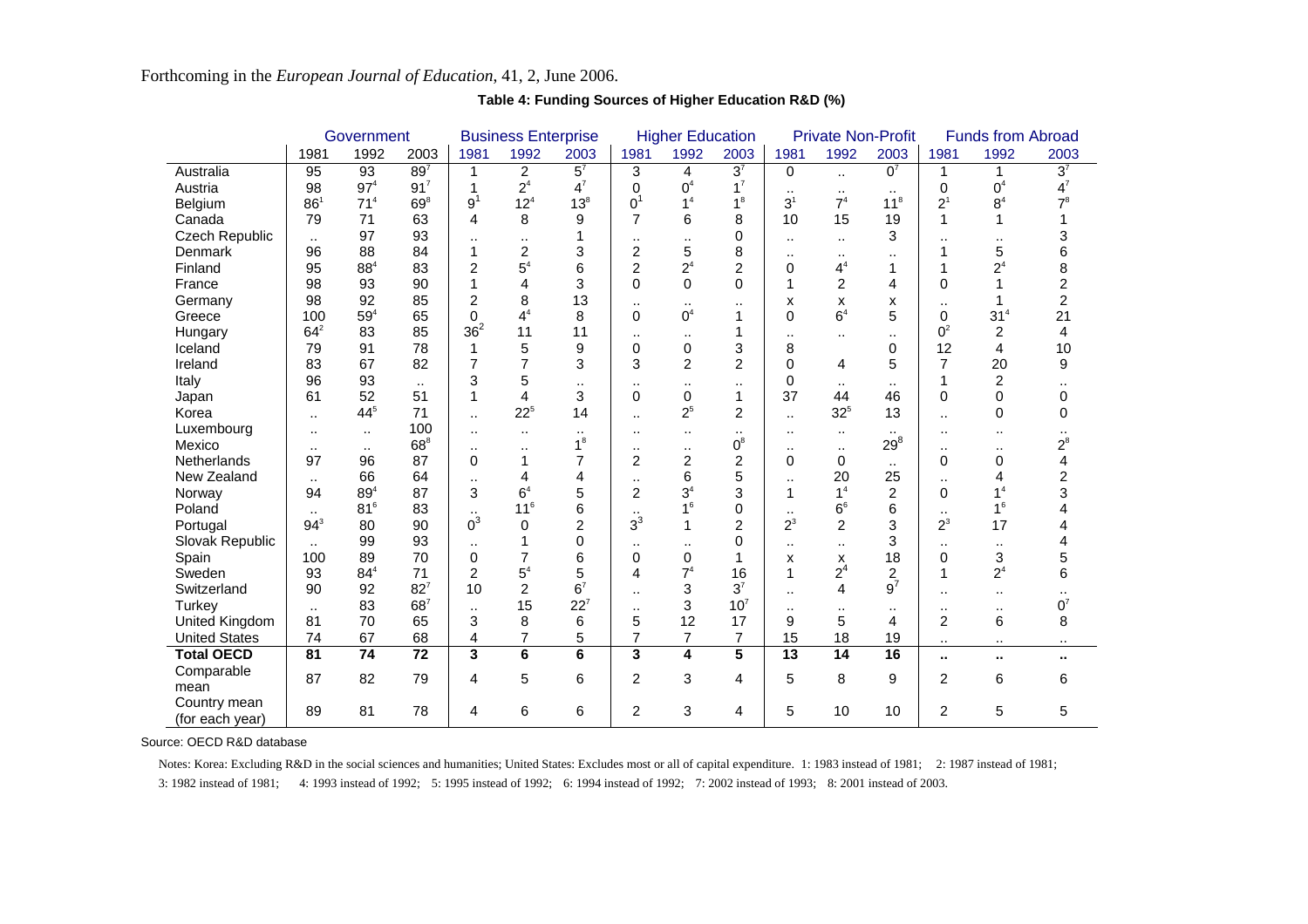way to fund and deliver both research and teaching components of higher education is under debate in many OECD countries. Concerning levels as well as sources of funding, the debates include consideration of, among other factors, national budgetary priorities and the desire to increase the resources available; questions about the efficiency of resource use; ensuring that public policy objectives (e.g. high-quality education and research) are met; and determining what government should provide and how costs should be shared among different groups in society (taxpayers, students and families, companies). Moreover, there is a strong social demand for better public management. Accountability, transparency, efficiency and effectiveness, responsiveness and forward vision are now considered the principal components of good public governance, which universities are being (and will most likely) increasingly be asked to implement (Braun & Merrien, 1999). The shift towards more autonomy and entrepreneurship is a common trend in higher education management in most OECD countries (Etzkowitz et al, 2000; Marginson & Considine, 2000; Martin, 2002; OECD, 2003a).

|                                 |                      | <b>Direct Government</b> |                      | <b>General University Funds</b> |                      |                      |  |
|---------------------------------|----------------------|--------------------------|----------------------|---------------------------------|----------------------|----------------------|--|
|                                 | 1981                 | 1992                     | 2003                 | 1981                            | 1992                 | 2003                 |  |
| Australia                       | 11                   | ä.                       | $33^7$               | 89                              | ä.                   | $67^7$               |  |
| Austria                         | $\ddotsc$            | 15 <sup>4</sup>          | $19^{7}$             |                                 | 85 <sup>4</sup>      | $81^7$               |  |
| Belgium                         | 46 <sup>1</sup>      | Ω.                       | Ω.                   | $54^{1}$                        | Ω.                   |                      |  |
| Canada                          | 51                   | 46                       | 57                   | 49                              | 54                   | 43                   |  |
| <b>Czech Republic</b>           | $\ddotsc$            | 100                      | $\ddot{\phantom{a}}$ |                                 | Ω                    |                      |  |
| Denmark                         | 11                   | 24                       | 31                   | 89                              | 76                   | 69                   |  |
| Finland                         | 14                   | 37 <sup>4</sup>          | 46                   | 86                              | $63^{4}$             | 54                   |  |
| France                          | 46                   | 51                       | 35                   | 54                              | 49                   | 65                   |  |
| Germany                         | $\ddot{\phantom{a}}$ | $\ddot{\phantom{a}}$     | 28                   | ä.                              | $\ddot{\phantom{a}}$ | 72                   |  |
| Greece                          | 10                   | 27 <sup>4</sup>          | 27                   | 90                              | 73 <sup>4</sup>      | 73                   |  |
| Hungary                         | $100^{2}$            | ä.                       | 100                  |                                 | ٠.                   | Ω.                   |  |
| Iceland                         | Ω.                   | 95                       | 22                   | $\ddot{\phantom{a}}$            | 5                    | 78                   |  |
| Ireland                         | 18                   | 41                       | 51                   | 82                              | 59                   | 49                   |  |
| Italy                           | $\ddot{\phantom{0}}$ | ٠.                       | ٠.                   |                                 | Ω.                   | $\ddot{\phantom{a}}$ |  |
| Japan                           | 39                   | 28                       | 22                   | 61                              | 72                   | 78                   |  |
| Korea                           |                      | $\ddot{\phantom{a}}$     |                      |                                 | .,                   |                      |  |
| Luxembourg                      | ٠.                   | ٠.                       | 100                  | Ω.                              | $\ddot{\phantom{a}}$ | $\ddotsc$            |  |
| Mexico                          | Ω.                   | .,                       | $29^8$               |                                 | $100^\circ$          | 71 <sup>8</sup>      |  |
| Netherlands                     | 6                    | 5                        | 14                   | 94                              | 95                   | 86                   |  |
| New Zealand                     | Ω.                   | 21                       | 58                   |                                 | 79                   | 42                   |  |
| Norway                          | 16                   | 25 <sup>4</sup>          | 26                   | 84                              | 75 <sup>4</sup>      | 74                   |  |
| Poland                          | ä.                   | 100 <sup>6</sup>         | 100                  | Ω.                              | $0^6$                | 0                    |  |
| Portugal                        | ٠.                   | $\ddot{\phantom{0}}$     | .,                   |                                 | ٠.                   |                      |  |
| Slovak Republic                 |                      | ä.                       | Ω.                   | Ω.                              | ä.                   | ٠.                   |  |
| Spain                           | 13                   | 23                       | 31                   | 87                              | 77                   | 69                   |  |
| Sweden                          | 26                   | $35^4$                   | 36                   | 74                              | $65^4$               | 64                   |  |
| Switzerland                     | ä.                   | $19^{#}$                 | $20^{7,9}$           | Ω.                              | 81                   | 80 <sup>7</sup>      |  |
| Turkey                          | Ω.                   | 46                       | $58^7$               |                                 | 54                   | $42^{7}$             |  |
| United Kingdom                  | 19                   | 35                       | 43                   | 81                              | 65                   | 57                   |  |
| <b>United States</b>            | 100                  | 100                      | 100                  | Ω.                              |                      | $\ddot{\phantom{a}}$ |  |
| Comparable mean                 | 27                   | 31                       | 39                   | 78                              | 69                   | 65                   |  |
| Country mean<br>(for each year) | 28                   | 41                       | 43                   | 77                              | 65                   | 63                   |  |

#### **Table 5: Percentage of government funding of academic research, by mode of funding (%)**

Source: OECD R&D database m: Missing information

Notes: United States: Excludes most or all capital expenditure. 1: 1983 instead of 1981; 2: 1987 instead of 1981;

3: 1982 instead of 1981; 4: 1993 instead of 1992; 5: 1995 instead of 1992; 6: 1994 instead of 1992;

7: 2002 instead of 1993; 8: 2001 instead of 2003; 9: Federal or central government only.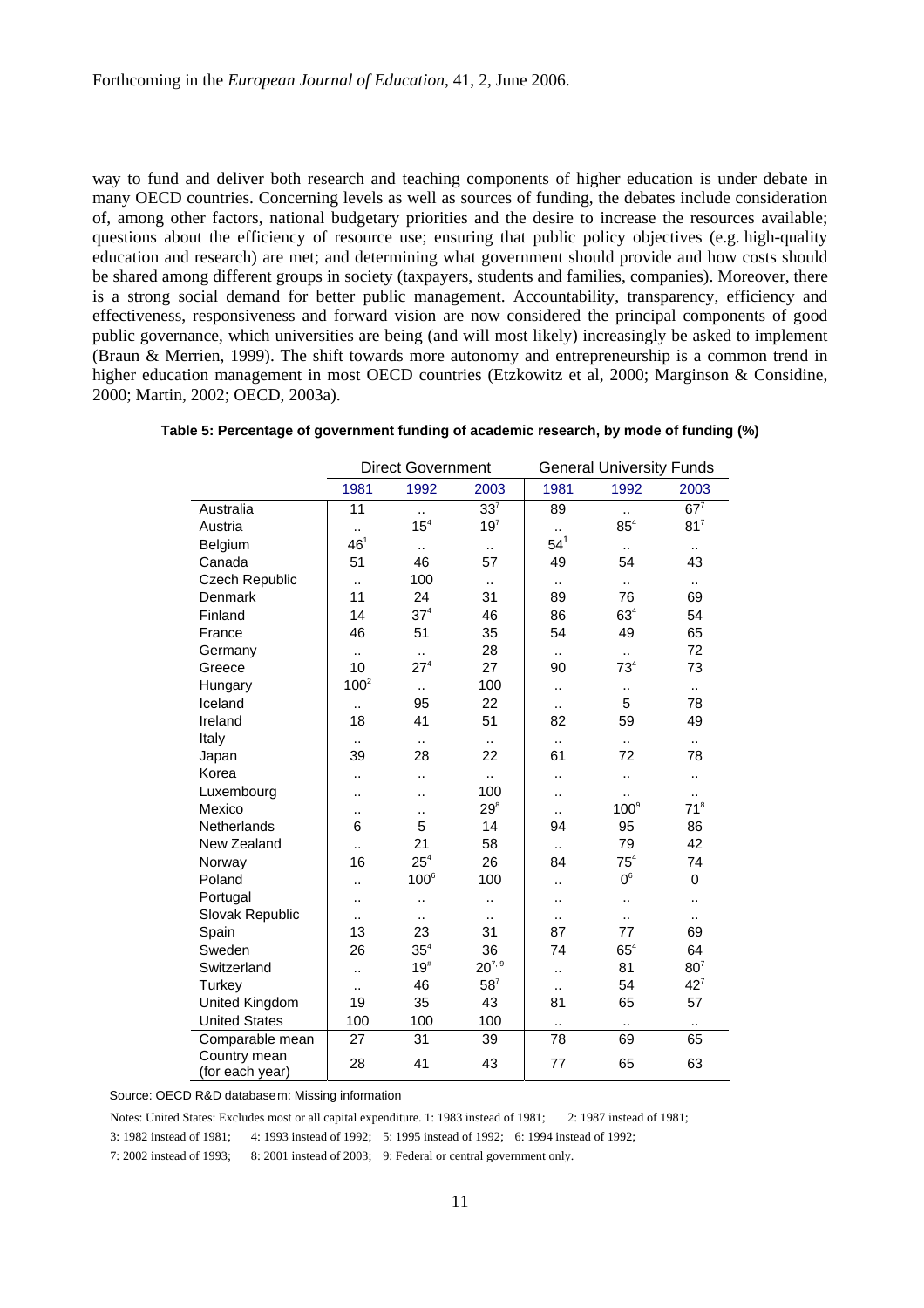One of the interesting effects of these new practices is the creation of a more concentrated academic research. This challenges the Humboldtian idea and the academic professional ethos according to which teaching and research should go together in higher education. In practice, as research funding becomes more concentrated in a few institutions, the ability of some higher education institutions and academics to carry out research becomes more limited (Enders and Musselin, 2006). Some countries already have differentiated types of academic research. In France, some academics employed by the National Centre for Scientific Research (CNRS) are full researchers – while being considered part of the higher education sector. In many Eastern European countries, academies of science (government sector) carry out much more research than university academics, who carry out mainly applied research. But even when such a dichotomy does not exist, the allocation of research funding can differentiate institutions and academics. In the United Kingdom, 9 universities representing 12% of all institutions and 17% of post-graduate enrolments received 47% of the public funding for research in 2002; and the top 4 universities received 29% of this funding (after HESA and HEfCE data). In the United States, academic R&D has been historically concentrated in few of the 3 600 US higher education institutions: in 2001, the top 200 universities accounted for about 96% of all R&D expenditures. The top 100 institutions received 51% of the total public funding for academic research (federal plus local/state); and the top 20, about 20% (according to OECD and NSB data).

The possible future disconnection of academic research and teaching in higher education has already started. Will countries where research is spread relatively evenly across the whole system take a more concentrated approach in the future? This is to some extent where recent trends in public management seem to lead: academic research might just become concentrated in a relatively small share of the system while the largest number of institutions will carry out only little research, if any.

#### **4. The rise of private funding**

In spite of government's prominence in the funding of academic research, higher education research has increasingly relied on private sources of financing during the two past decades. Between 1981and 2003, the percentage of government-funded academic research has decreased by 10%, from 81.4% to 71.6%. In 1981, only Japan, the United States (and probably Korea) had less than 79% of governmentfunded academic research; in 2003, it was the case for twelve OECD countries. Meanwhile, the share of the business sector in the financing of higher education research has doubled to reach 6% in 2003; similarly, the share of the private non-profit sector nearly doubled to 5%; and higher education institutions have also funded a larger share of their research activities on their own funds (Table 4).

The first private source of funding of academic research lies in the higher education sector's own private funds. These "internal" expenditures for academic research have increased 6-fold in real terms between 1981 and 2003, and accounted for 16% of academic research funding in 2003, up from 13% in 1981. This increase cannot be downplayed as a mere adjustment for a decrease of governmental funding given that governmental funding has actually also risen in real terms. It can rather be explained by the expansion of the private higher education sector, the increase of tuition fees in many countries, by new entrepreneurial activities of higher education institutions, like commercial cross-border higher education or commercial courses for adult learners, commercial e-learning, etc. (Ruch, 2001 ; Larsen and Vincent-Lancrin, 2002; OECD, 2004a; OBHE, 2004; Newman and al., 2004). Higher education institutions have had more private resources that they could invest in their academic research, although variations across OECD countries are significant.

On the research side, the growth of academic patenting and licensing highlights the growing "commercialisation" of higher education. In the United States, the Bayh-Dole act of 1980 allowed universities to retain title to inventions resulting from federally supported R&D, giving an incentive to universities to patent and license such inventions. From the mid-1990s, following the US example, a number of OECD countries have tried to encourage the commercialisation of technology developed at academic research institutions by granting the ownership of intellectual property rights to universities and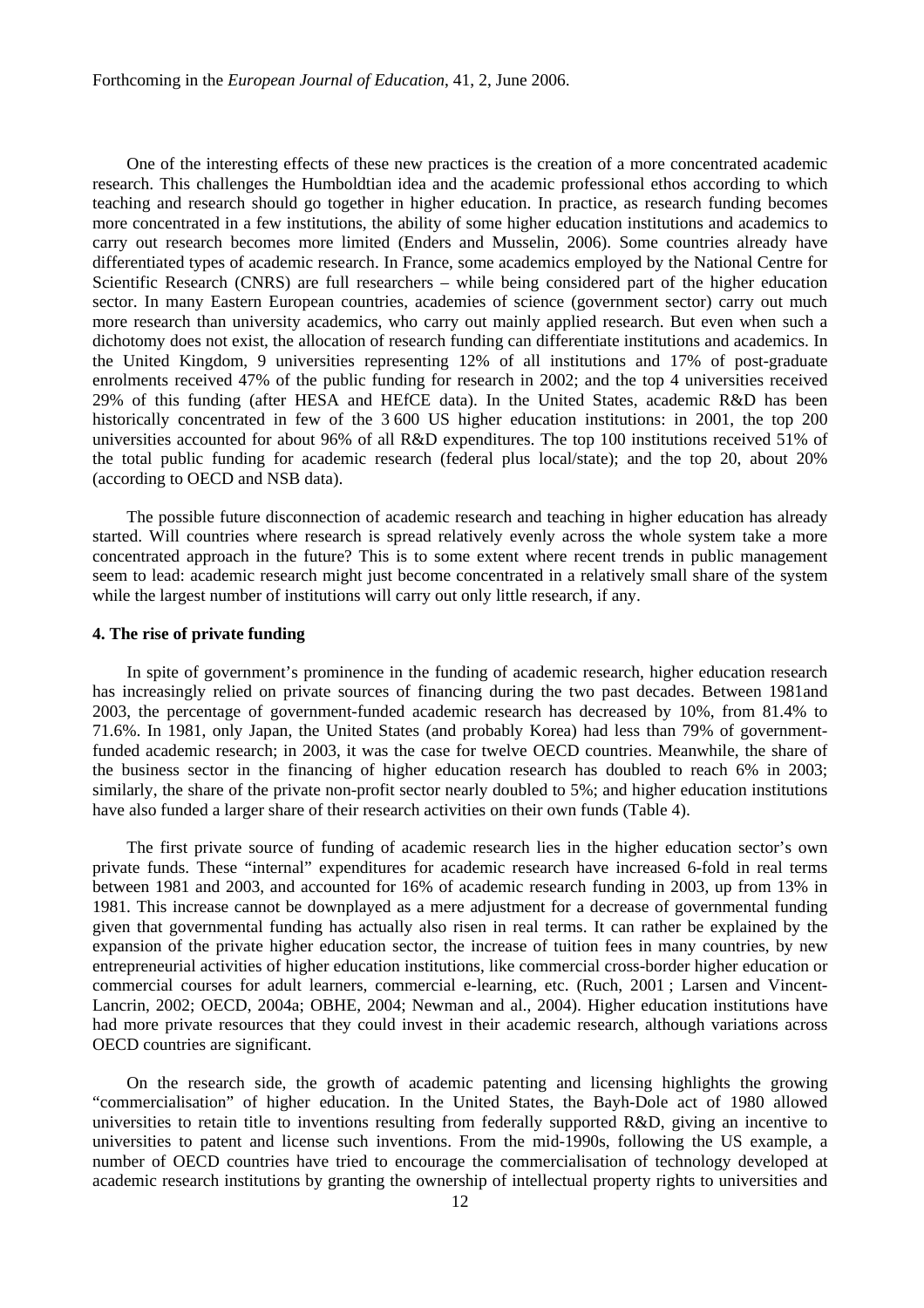public research organisations (OECD, 2003b). Independently of these policy efforts, new opportunities in the bio-medical fields have been a strong driver of increased patenting (Geuna and Nesta, 2003).

The United States is the country where this trend is best documented. The number of patents received by US universities has increased significantly over the past 30 years from about 250-350 patents in the 1970s to more than 3200 patents in 2001. About 39% of all US academic patents belonged to technology areas with biomedical relevance in 2001 (against less than 25% in the early 1980s). During this time period, the number of institutions awarded patents in a year has more than doubled to reach 190 institutions in 2001. The top 25 recipients received more than half of all academic patents. Revenues from these intellectual property rights have increased sharply during the past decades and amounted to more than 870 million US dollars (NSB, 2004). That being said, the income generated by licenses represents less than 4% of overall academic research expenditures in the United States, where this type of income is the highest within the OECD area, and much less of the overall higher education expenditures. In 2005 the Massachusetts Institute of Technology *alone*, that is the top patenting private US university, had operating revenues of USD 2030 million and spent 997 million US dollars on sponsored research.

This trend can be observed in other OECD countries as well. In 2000, the number of patents granted to universities amounted to 219 in Australia, 394 in the Netherlands; and in 2001, to 404 in Korea and 914 in Switzerland. And the university licenses have generated a gross income of 80 million US dollars in Australia, 1 million US dollars in Korea, and 3 million euros in Switzerland. Here again, this is modest compared of the overall budgets for research and higher education in these countries.

Although the financing of academic research by businesses remains small in absolute terms and amounted to more than 10% of the funding of academic research in only five countries for which information is available (Turkey, Korea, Germany, Belgium and Hungary), its growth highlights increasing links between business and higher education research. In the United States, the share of the business sector's cross-sectoral (co-authored) articles with higher education has increased from 80 to 83% between 1988 and 2001, showing a privileged relationship of businesses with the academic sector compared to others; and the share of the higher education sector's cross-sectoral articles with the business sector has also increased, from 21 to 26% (NSB, 2004). This growing collaboration might reflect the willingness of many countries to see higher education institutions play a role in regional development and participate in regional and national innovation systems, following success stories like the Silicon Valley (OECD, 2001; Storper and Salais, 1997). This might also come from the willingness of the academic sector to value its applied research and its experimental development (that is the 45% of expenditures not spent on basic research at country level). Probably because its research activities are closer to academic research, the higher education sectors collaborates more with the private non-profit sector than with the business sector: collaborations with the non-profit sector amounted to 34% of its cross-sectoral output (NSB, 2004).

To sum up, the rise of private funding in academic research still rests less on funding from the private sector than on the private resources earned by higher education themselves. While government funding has continued to increase in real terms and remains prominent, other sources of funding have increased more rapidly and led to a more diversified system. Should these trends continue in the future, mainly thanks to the higher education and non-profit sectors, one can imagine academic research half privately and publicly funded in the OECD area: this balanced funding would represent a gradual evolution of academic research and of higher education systems towards a more private system, most likely within a non-profit framework.

# **5. The internationalisation of academic research**

Reflecting the internationalisation of higher education (OECD, 2004a; Larsen and al., 2005), and, more generally, the globalisation of economies and societies, academic research has become more internationalised in many respects over the two past decades. International academic mobility, international collaboration, international influence of science, and funding from abroad have all increased, while new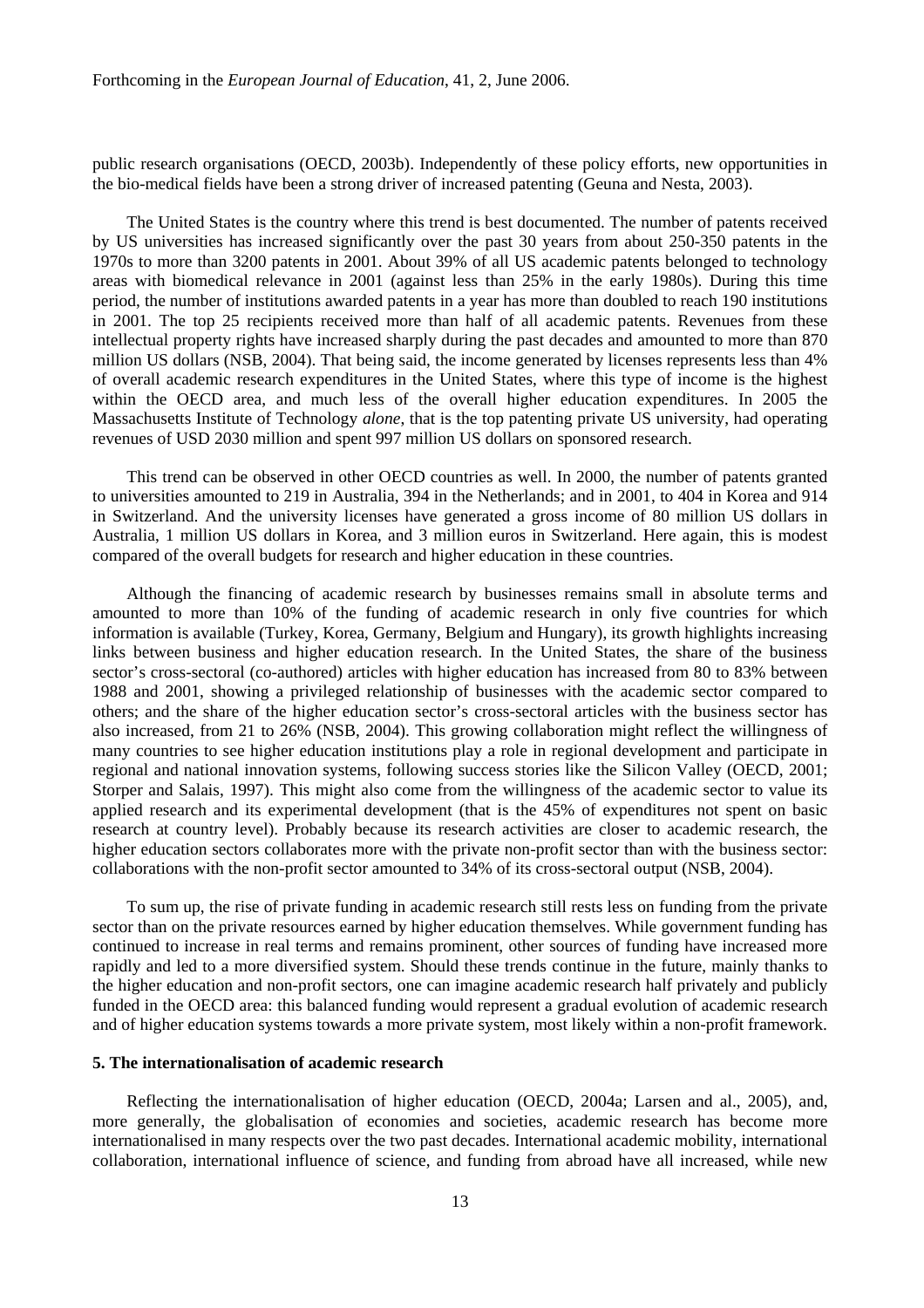poles of research are gradually emerging in the world. Finally, international competition and international rankings set a new context for countries and institutions.

The growing international mobility of academics and of doctoral students highlights the internationalisation of academic research. Flows of academics into the United States increased by 49% between 1994 and 2005, to reach about 90 000 persons in 2005 (IIE, 2005). While there is no systematic evidence for other countries, the intra-European mobility of academics under the Socrates programme of the European Commission grew by 71% between 1997 and 2000, to reach some 12 000 persons in 2000 (OECD, 2004a). In Korea and Japan, while the number of foreign scholars is still small, it has increased significantly over the past decade – by 66% between 1993 and 2003 in Japan, and over 3-fold in Korea between 1990 and 2003 (according to official national statistics). The same pattern can be observed for doctoral and postdoctoral students (OECD, 2005a). In the United States, 41% of all "postdocs" holding a US doctoral degree are foreign-born. And the share of foreign academics (holding a US doctorate) has increased from 12 to 21% of the overall US academic employment—and is much higher in some fields (NSB, 2004). Some emerging countries, like Malaysia, are trying to build capacity in higher education by attracting foreign research institutions and by moving away from the import of foreign educational programmes through franchising. This growing cross-border mobility of academic researchers shows the internationalisation of the academic workforce and research, partly driven by an increasing competition between countries to attract foreign talents in their country (OECD, 2004a, 2005b, 2006; Tremblay, 2004).

Partly related to this mobility<sup>12</sup>, international collaboration has grown significantly in academic research. This is reflected in the growth of internationally co-authored (or collaborative) scientific articles, that is articles with at least one international co-author (in terms of institutional affiliation). Between 1988 and 2001, the total number of international articles more than doubled, increasing from 8 to 18% of all scientific articles (Figure 1). In the United States, the share of internationally co-authored articles in the total article output has more than doubled between 1988 and 2001, and amounted on average to 23.2%. In Western Europe, international collaborative articles accounted for 33% of all articles in 2001, up from 17 percent in 1988 – the collaboration having a strong intra-regional component. In Asia, the percentage of international articles also increased from 11% of all articles in 1988 to 21% in 2001. Moreover, the breadth of countries with which each country collaborates for scientific research has increased. Between 1994 and 2001, all countries (for which information is available) have raised the number of countries with which they have jointly authored articles: for an OECD country, the average number of collaborating countries in scientific activities has risen from 89 to 102 countries between 1994 and 2001. But this trend goes beyond the OECD area: emerging and developing countries have actually expanded more the number of countries they collaborate with than developed countries (NSB, 2004) (Table 6). Finally, foreign scientific articles are increasingly cited in the scientific literature worldwide: in 1992, foreign articles accounted for 55% of all citations, against 62% in 2001 (NSB, 2004).

<span id="page-13-0"></span><sup>&</sup>lt;sup>12</sup> The US National Science Foundations notes a moderately high correlation between the number of US PhDs awarded by country to foreign-born students in 1992-96 and the volume of papers co-authored by the United States and those countries in 1997-2001 (NSB, 2004).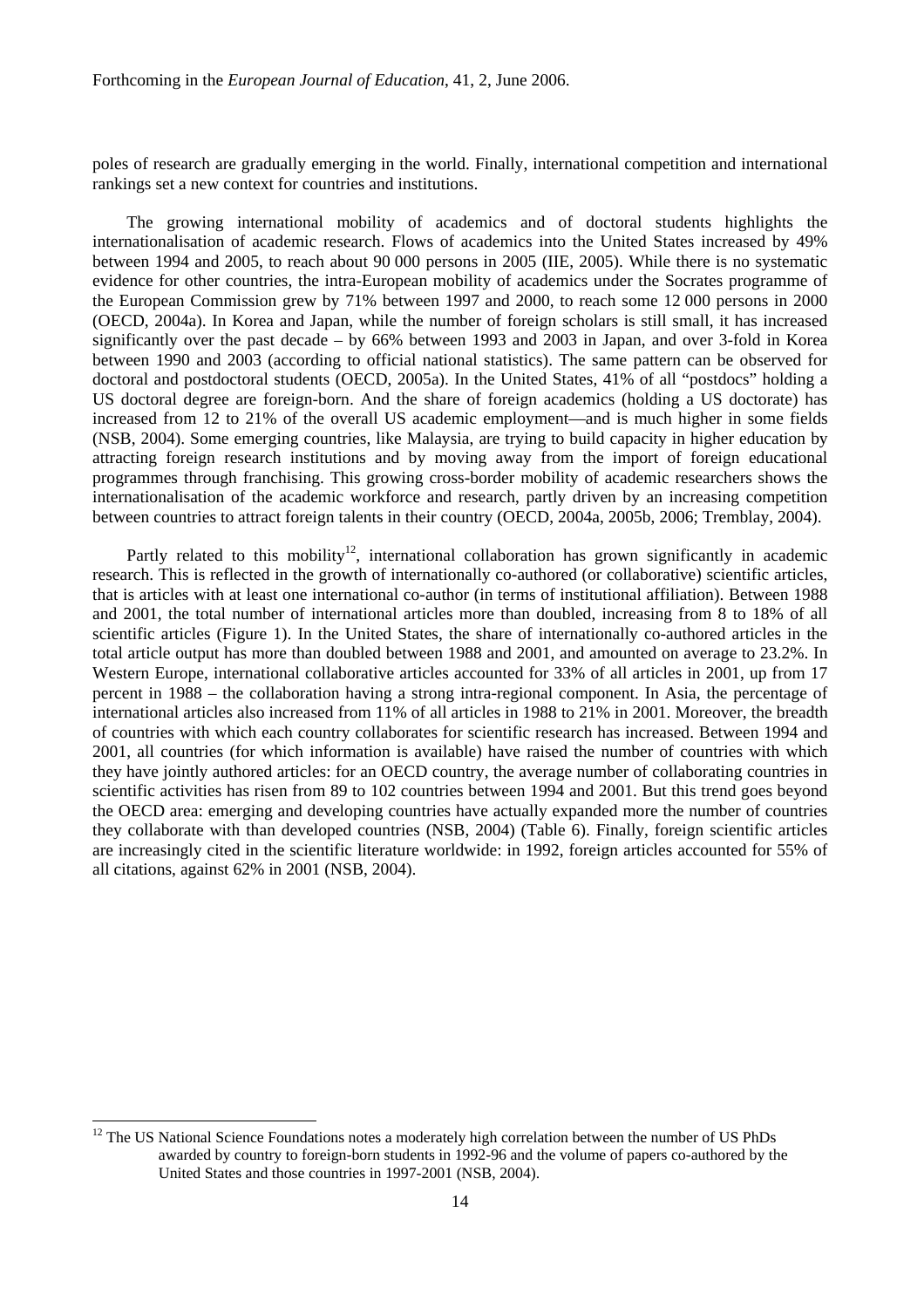|                            | Collaborating countries |            |  |  |  |  |
|----------------------------|-------------------------|------------|--|--|--|--|
| Country/economy            | 1994                    | 2001       |  |  |  |  |
| <b>Developed</b>           |                         |            |  |  |  |  |
| <b>United States</b>       | 154                     | 166        |  |  |  |  |
| France                     | 140                     | 152        |  |  |  |  |
| United Kingdom             | 143                     | 150        |  |  |  |  |
| Germany                    | 125                     | 130        |  |  |  |  |
| Netherlands                | 115                     | 127        |  |  |  |  |
| Italy                      | 114                     | 121        |  |  |  |  |
| Canada                     | 119                     | 120        |  |  |  |  |
| Spain                      | 88                      | 116        |  |  |  |  |
| Switzerland                | 112                     | 116        |  |  |  |  |
| Japan                      | 97                      | 114        |  |  |  |  |
| Belgium                    | 100                     | 112        |  |  |  |  |
| Australia                  | 93                      | 106        |  |  |  |  |
| Sweden                     | 110                     | 102        |  |  |  |  |
| Denmark                    | 83                      | 100        |  |  |  |  |
| Austria                    | 73                      | 93         |  |  |  |  |
| Norway                     | 64                      | 87         |  |  |  |  |
| Israel                     | 71                      | 86         |  |  |  |  |
| Portugal                   | 51                      | 86         |  |  |  |  |
| Greece                     | 68                      | 82         |  |  |  |  |
| Finland                    | 73                      | 81         |  |  |  |  |
| Ireland                    | 57                      | 71         |  |  |  |  |
| New Zealand                | 55                      | 66         |  |  |  |  |
| <b>Emerging/developing</b> |                         |            |  |  |  |  |
| China                      |                         |            |  |  |  |  |
| <b>Brazil</b>              | 78<br>85                | 103<br>102 |  |  |  |  |
| India                      |                         |            |  |  |  |  |
| South Africa               | 90<br>58                | 101<br>95  |  |  |  |  |
| Mexico                     |                         |            |  |  |  |  |
| Russia                     | 69<br>89                | 89         |  |  |  |  |
| Poland                     | 73                      | 88<br>79   |  |  |  |  |
| South Korea                | 52                      | 78         |  |  |  |  |
|                            |                         |            |  |  |  |  |
| Argentina                  | 58                      | 76         |  |  |  |  |
| Hungary<br>Czech Republic  | 64                      | 74         |  |  |  |  |
|                            | 65                      | 72         |  |  |  |  |
| Kenya<br>Thailand          | 50                      | 69         |  |  |  |  |
|                            | 59                      | 69         |  |  |  |  |
| Egypt                      | 72                      | 67         |  |  |  |  |
| Taiwan<br>Chile            | 46                      | 66         |  |  |  |  |
|                            | 57                      | 64         |  |  |  |  |
| Indonesia                  | 37                      | 60         |  |  |  |  |
| Singapore                  | 36                      | 57         |  |  |  |  |
| Slovakia                   | 51                      | 54         |  |  |  |  |
| Nigeria                    | 59                      | 52         |  |  |  |  |
| Croatia                    | 44                      | 52         |  |  |  |  |
| Pakistan                   | 37                      | 52         |  |  |  |  |
| Estonia                    | 29                      | 47         |  |  |  |  |
| Lebanon                    | 19                      | 46         |  |  |  |  |
| Philippines                | 38                      | 46         |  |  |  |  |
| Vietnam                    | 25                      | 46         |  |  |  |  |
| Uganda                     | 31                      | 44         |  |  |  |  |
| Iran                       | 20                      | 44         |  |  |  |  |

# **Table 6: Breadth of international scientific collaboration, by country/economy: 1994 and 2001**

*Source* : NSB, 2004

Note: Data are number of countries that have jointly authored articles (based on institutional address) with indicated countries. They are based on data from the Institute for Scientific Information, Science Citation Index and Social Sciences Citation Index; CHI Research, Inc.; and National Science Foundation, Division of Science Resources Statistics, special tabulations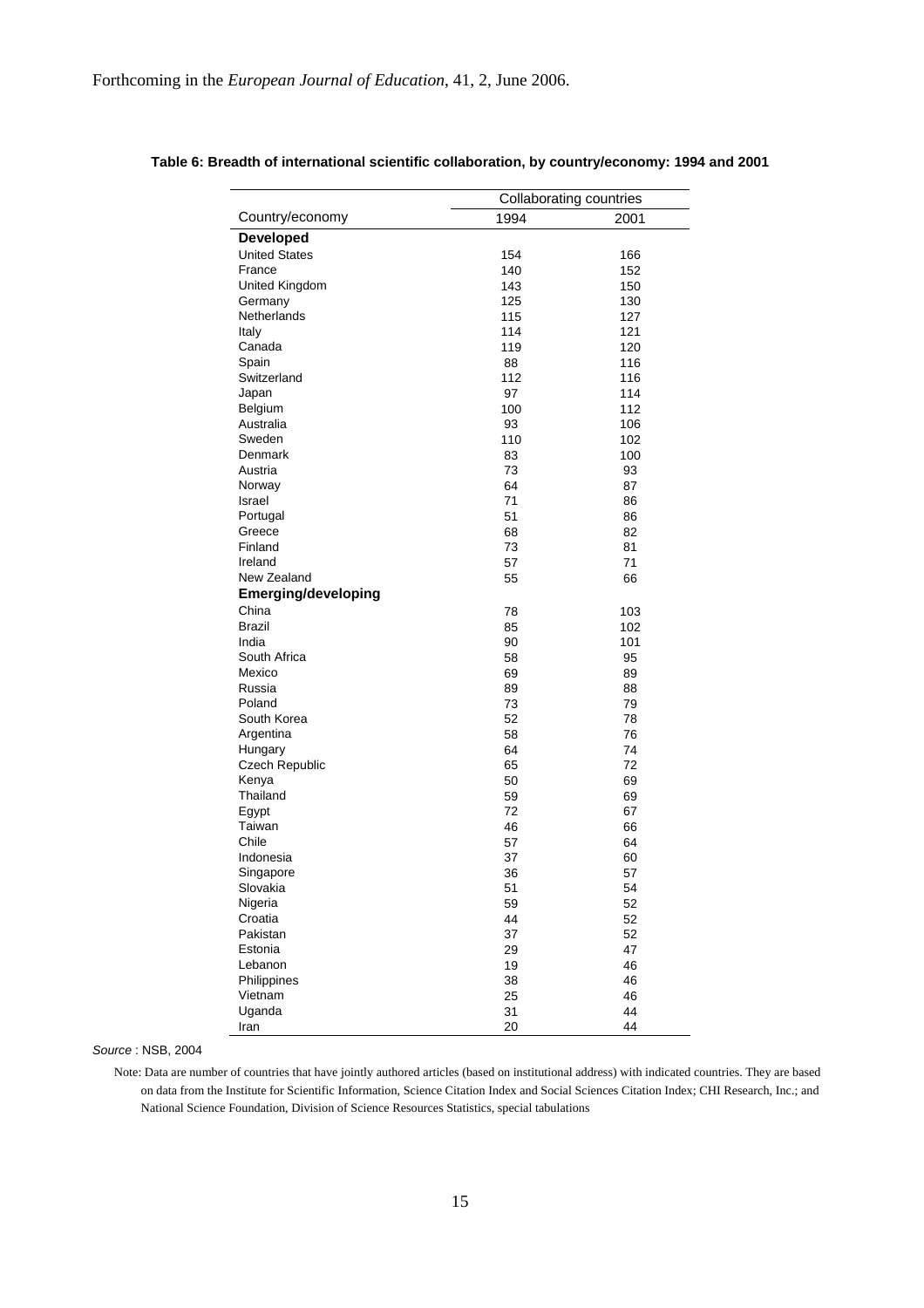

#### **Figure 1: Percentage of international collaborative scientific articles, by region (1988, 2001)**

#### Source: NSB, 2004

Note: The data correspond to the number of articles with at least one foreign coauthor as a share of the total number of articles from the region or country. Article volume is in whole counts, where each institutional coauthor is credited with a whole count. Data come from the Institute for Scientific Information, Science Citation Index and Social Sciences Citation Index; CHI Research, Inc.; and National Science Foundation, Division of Science Resources Statistics, special tabulations

The internationalisation of academic research does indeed correspond to the emergence of new poles of science in the world. Non-OECD countries (for which there is information) have accounted for a larger share of total R&D expenditures over the past decades, China alone representing half of the R&D expenditures of non-OECD countries (OECD, 2005a). Citation of foreign scientific articles provides an index of accessibility, of visibility and of perceived influence and productivity of scientific literature across borders, and also, if one takes into account the practice of courtesy citations, a measure of the insertion of a country's researchers in international networks of scientists and academics. The number of cited articles is highly correlated with the country's output of scientific articles (and financial input in research). The OECD area produced 82% of the world output of scientific literature and accounted for 94% of citations in the world scientific literature, while emerging and developing countries were cited 25 to 75 percent less than their share of scientific literature. The United States produced 32% of the world output of scientific articles in 2001, and its scientific literature accounted for 44% of citations in the world scientific literature<sup>13</sup>. However, other countries and regions are becoming important poles of science and have expanded their scientific output and their worldwide visibility or "relative prominence"<sup>[14](#page-15-1)</sup> more than the United States over the last decade. While North America – thanks to the United States – is clearly the world pole of scientific research, Western Europe took over its output of scientific literature in 1999. Since 1988, most other world regions' output has grown much quicker than the US – albeit from lower starting points. Between 1988 and 2001, the scientific article output has risen by 13% in North America, against 59% in Western Europe, 119% in Asia, 177% in South and Central America, 49% in the Near East and North Africa, 47% in the Pacific – Eastern Europe and Sub-Saharan Africa having experienced a decline of their output of about 20% during the same period. While the relative citation index of the United States

<span id="page-15-0"></span><sup>&</sup>lt;sup>13</sup> Relative to its population, the United States ranks  $12<sup>th</sup>$  in terms of article production: see indicator A.14 in OECD (2005a).

<span id="page-15-1"></span> $14$  One calculates a "relative citation index" for a country or a region by adjusting the frequency of citation of its scientific literature for its world share of scientific articles (NSF, 2005).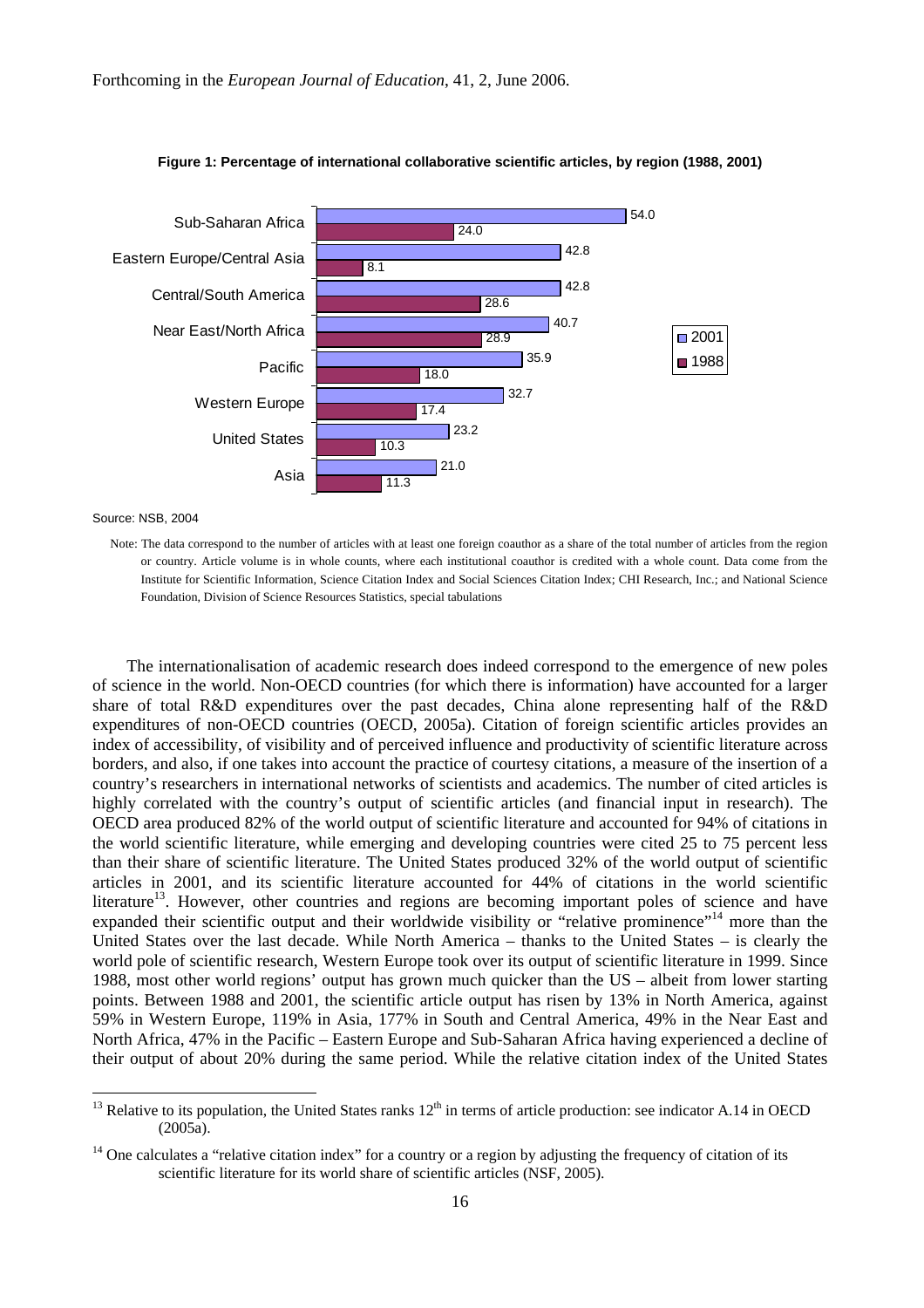(and North America) remained stable between 1992 and 2001, it increased in all world regions but Asia (possibly because of the sharp increase in its output) (Figure 2).





Source: NSB, 2004

Note: The relative citation index is the frequency of citation of a country or region's scientific literature outside of its own region, adjusted for its world share of Science & Engineering articles. The data come from the Institute for Scientific Information, Science Citation Index and Social Sciences Citation Index; CHI Research, Inc.; and National Science Foundation, Division of Science Resources Statistics, special tabulations.

The growing international nature of research can also be observed through the rise of foreign funding of R&D. Data are rather patchy for the early 1980s. However, the fact that data have become more systematically collected is in itself a piece of evidence of the increasing importance of funding coming from abroad for the performance of academic research. On average, in the 18 countries for which data are available for both years, the share of funding coming from abroad for the performance of academic research has tripled over the past two decades, representing 6% in 2003 versus 2% in 1981 (Table 4). This can partly be traced back to the strategies and policies of several countries to promote and fund international collaboration in science. The European Union has funded ambitious programmes geared towards intra-European collaborative research, such as its "6<sup>th</sup> Framework programme". In the United States, federal agencies such as the National Science Foundation, the US Department of Energy (DOE), and the National Institutes of Health (NIH), have (or had) programmes helping fund internationally collaborative research.

The inclusion of R&D in the General Agreement on Trade in Services (GATS) in the World Trade Organisation (WTO) as part of the business services sector<sup>15</sup> might also represent a future transformative force for a further internationalisation of academic research, should it become more privatised. While the inclusion of education services under the GATS has received much attention (OECD, 2004a and b; Larsen and Vincent-Lancrin, 2002; Knight, 2002, 2003), the inclusion of research services in the GATS has been relatively unnoticed, although research represents a significant part of academic activities. While they still

<span id="page-16-0"></span><sup>&</sup>lt;sup>15</sup> In the GATS services sectoral classification list, "research and development services" are included in the business services, with three sub-categories: R&D services on natural sciences; R&D services on social sciences and humanities; interdisciplinary R&D services.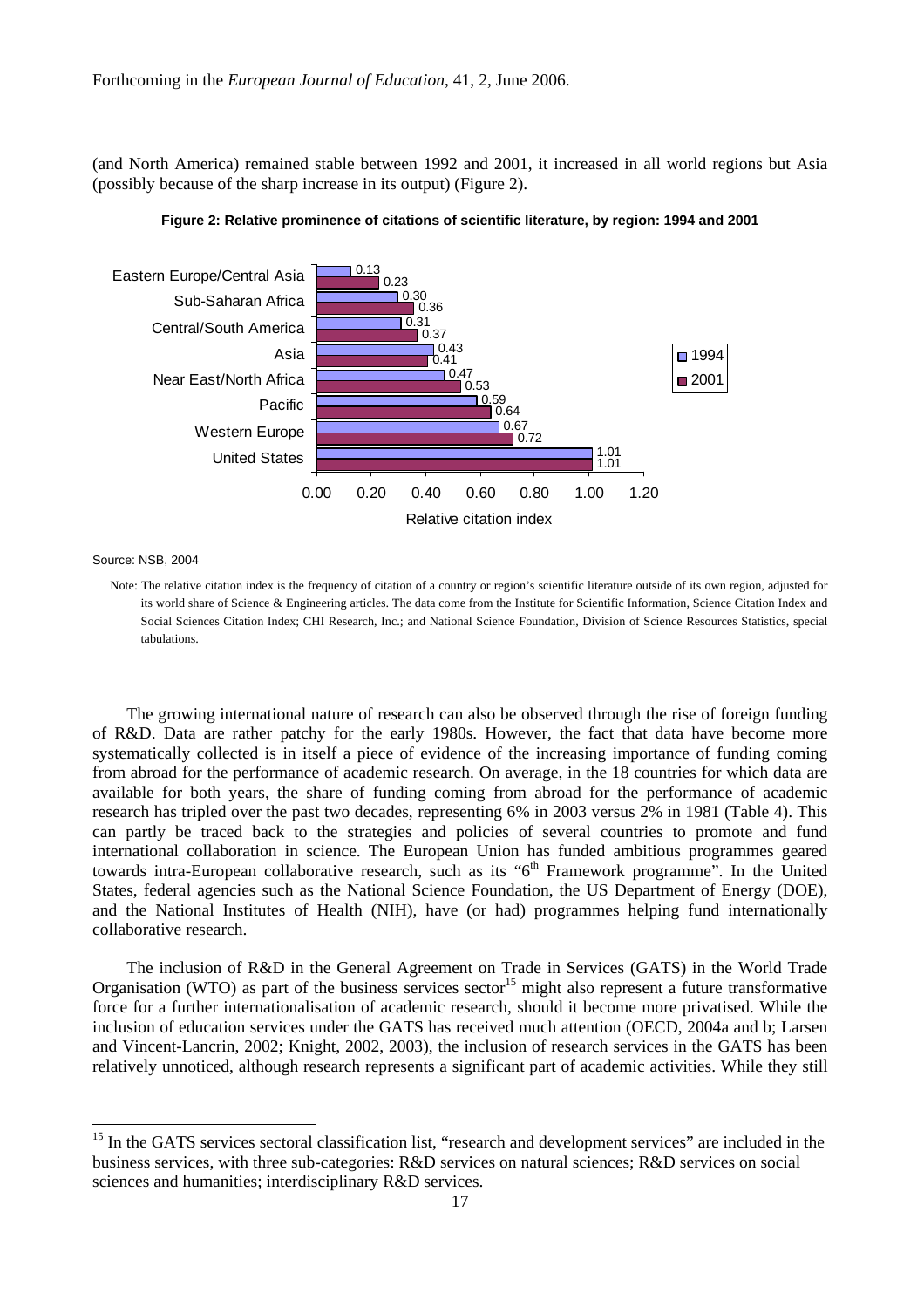have to be analysed, the issues are probably similar to those for education services, albeit to some extent easier as they do not involve the same quality issues.

Finally, regardless of the GATS, the growing importance of worldwide or international rankings of higher education institutions, generally according to research criteria, changes the scope of the competition between higher education institutions. Two examples are the worldwide rankings of the Shangai Jiaotong University and of the Times Higher Education Supplement (Altbach, 2006). These rankings are setting an international competition between countries and institutions for attracting international scholars and students and for receiving international funding, which is becoming more available. One of its policy implications, related to the movements of concentration described in section 3, lies in the political willingness to create "world class" research universities in several countries, from China through to Scandinavian countries such as Denmark.

All this emphasises the double nature of internationalisation in higher education, leading at the same time to more collaboration *and* more competition between countries and higher education institutions (Huismans and van der Wende, 2004, 2005). Unless a war, return to nationalism or international pandemy stops it, the internationalisation of higher education and of academic research is likely to continue in the foreseeable future, with more international collaboration, mobility and worldwide competition for internationally available funding. With the emergence of new poles of science, might governments and businesses be tempted to outsource their basic research in countries where labour costs for research are lower? A stronger worldwide division of labour according to specialties and competitive advantages may then appear.

### **6. A new social contract for research**

Higher education institutions have not only become more accountable to governments concerning the efficient and effective use of their research funding, as evoked in section 3, they have also become more accountable to society at large. As Callon (2003) has emphasised, the rise in the number of "sociotechnical controversies" on issues regarding the environment (global warming, pollution), health (therapeutic cloning, AIDS, muscular distrophy), food (bovine spongiform encephalopathy, genetically modified organisms), or the patentability of genetic materials represent evidence of a change in the social contract between research and society. Discussion of research is no longer confined to scientists and policy makers: "concerned groups" (or "lay people") have become much more involved in the design, implementation and constructive critique of research, when not in research itself.

Even though they might always have had an influence, concerned groups (patients, families of patients, etc.) were generally not acknowledged as legitimate in positing research problems or making decisions about them. The first power lay with the scientists, while the second was delegated to policymakers. While this is still to some extent the case, for understandable reasons, concerned people have increasingly managed over the past decades to raise research questions, to voice critiques about the research outcomes or methodology, to challenge research protocols on ethical grounds, to contribute to research by providing researchers with evidence from their personal experience, etc. Callon (2003) gives several examples from different countries. Several studies have been published about the involvement of patients' associations in France in clinical research, from muscular dystrophy to AIDS or to cancer (Callon et al., 2001; Rabeharisoa and Callon, 1999, 2002).

There are several ways to influence or to be involved in research. One way consists in hiring experts or researchers to challenge and monitor the "official" outcomes. Another lies in funding academic research. Part of the increasing share of research funding from the private non-profit sector described in section 4 highlights this trend. In France, a survey on the funding of research by patients' associations estimated that their research funding amounted to 36% of all research funding from charitable and philanthropic association or foundations. This funding obviously gives them some control and decision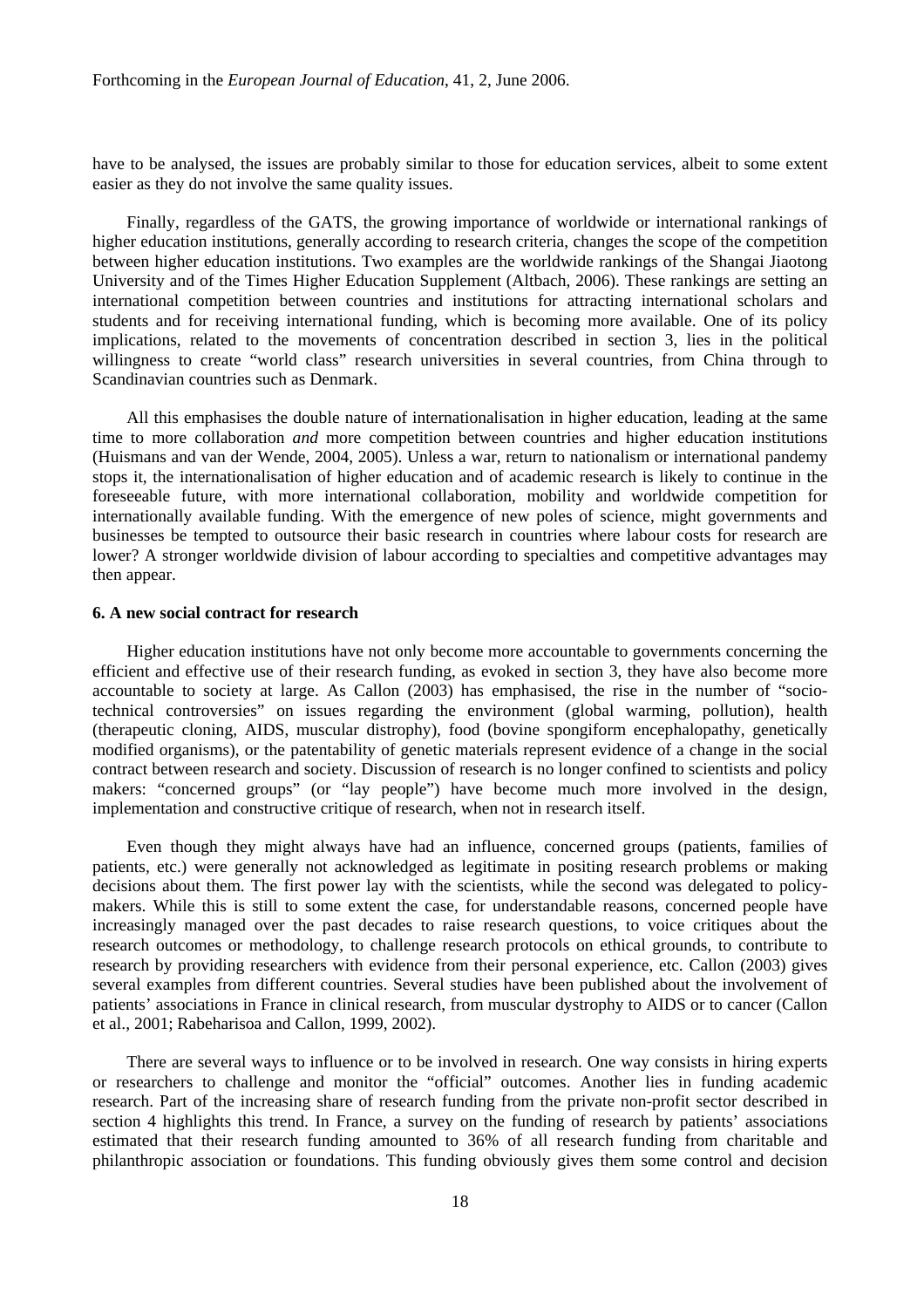power about the undertaken research, and forces academic researchers and policy makers to be more transparent in their research and scientific policy decisions.

Hippel (2005) shows that this opening to society cannot only be observed in academic research but also in innovation more generally: innovation is no longer supply-driven but increasingly user-centred. End users are increasingly involved in innovation and contribute to the design and improvement of many, if not most, new industrial and consumer products, according to their actual needs (rather than what manufacturers believe their needs are). For example, the industrial boards and equipment used for windsurfing incorporate user-developed innovations designed by the pioneers of windsurfing for the highperformance sport. Many other examples can be found in software development or in innovation more generally (Lundvall, 1988).

The reasons for this opening of science to public society can be traced back to many factors. The increasing educational attainment of the population in all OECD countries may have led to a blurring of the boundaries between the so-called experts and the lay people, facilitating the emergence of "lay experts". The emergence of a new history, sociology and philosophy of science challenging the ivory tower model of science may have contributed to a better acknowledgement of the role of concerned groups, as well as the rise of new forms of political activism in the 1960s. But given that these concerned groups generally build themselves by creating a community of people with the same experience or needs, which previously went unnoticed because they were scattered, the easy access to information thanks to information and communication technologies, from radio, TV, Internet and instant messaging, have allowed them to reach a critical mass more rapidly and to more easily share their information and experience.

This involvement of concerned groups and civil society in science and technology issues, including academic research, might continue to grow and reshape social and governmental demands towards science. Callon (2003) proposes to institutionalise the role of civil society by facilitating the explicit recognition of new concerned groups as well as by encouraging, developing and funding more collaborative research involving these groups. Even without public action, one can imagine that these groups will increasingly voice their concerns, participate in research and be recognised. This might be one aspect of a "knowledge society".

# **7. Technology**

Information and communication technology (ICT) also represents a driver of change in academic research. Because ICT has not revolutionised university teaching and access as quickly as was too optimistically expected in the early 2000s, its past influence and future promises now tend to be downplayed. ICT has not yet revolutionised teaching and learning and represents in most cases an add-on to traditional face-to-face teaching rather than a substitute or a catalyst for new pedagogies. This is partly due to the immaturity of e-learning tools but also to the cultural resistance of students and academics to use existing tools, because of some scepticism about its quality (OECD, 2005c). However, ICT continues to gain ground in higher education and has already enhanced the on-campus student experience, through student portals, the use of the Internet, digital libraries, etc. (Larsen and Vincent-Lancrin, 2006).

ICT has arguably already had a much stronger impact on academic research. It has significantly contributed to some of the trends identified in the above sections: internationalisation, growth (and possibly quality) of the research output, and opening to civil society. Internationalisation of research has been facilitated by cyberinfrastructure, which allows researchers to collaborate and share ideas and expertise across the world without travel, through e-mails. The growth of research output can also partly be derived from the easier and quicker access to information, to digital datasets and to recent research that are often online and remotely accessible (digital libraries, etc.). Similarly, the emergence of concerned groups relies on a critical mass of isolated individuals sharing the same needs or experience. Their emergence has been facilitated by the Internet; and their influence of research, by the easier access to information allowed by digital libraries and other knowledge repositories.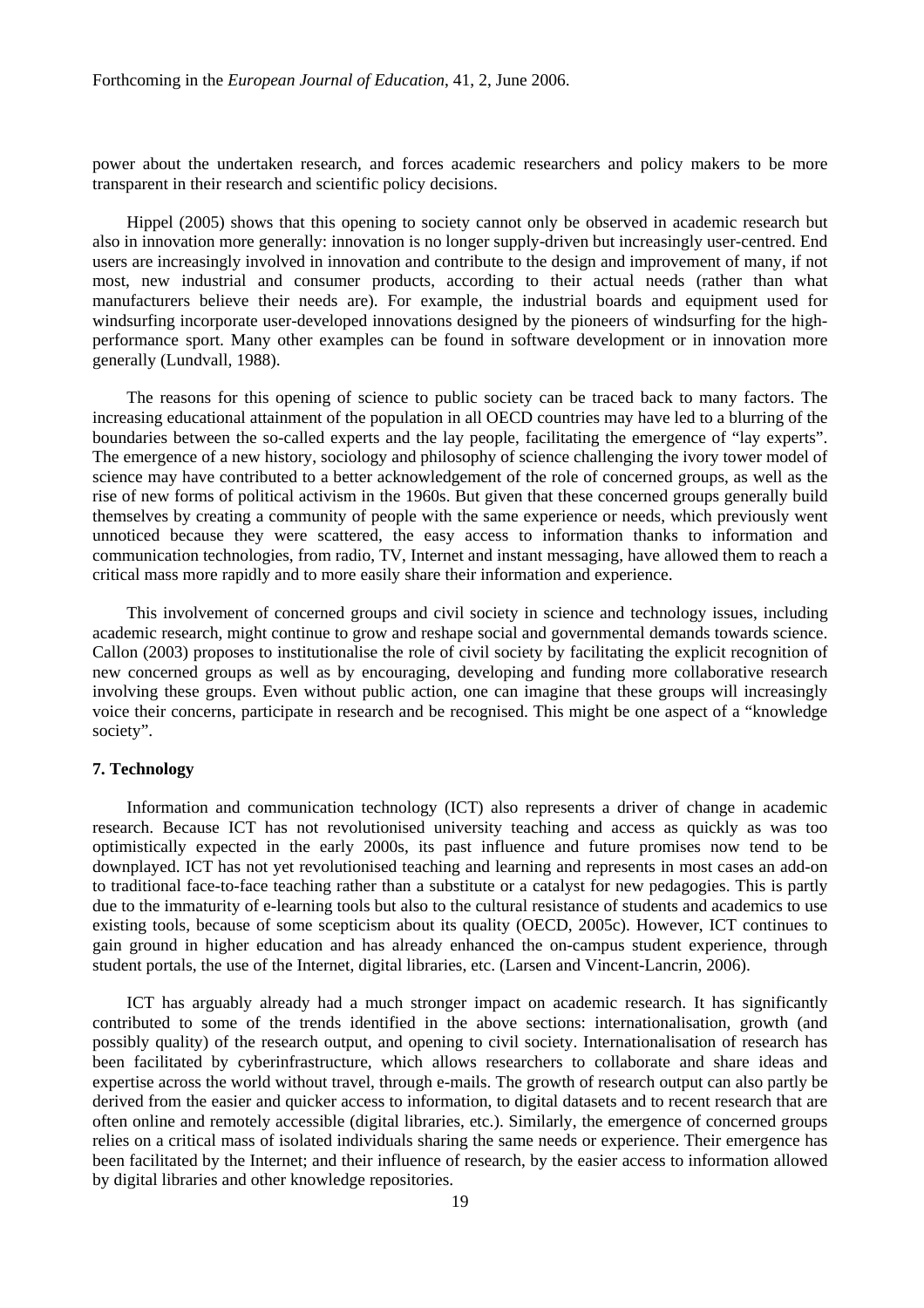Computers, digital data, and networks have indeed revolutionised the research environment (as much as society at large). As Atkins et al. (2003) put it, "new technology-mediated, distributed work environments are emerging to relax constraints of distance and time. These new research environments are linking together research teams, digital data and information libraries, high-performance computational services, scientific instruments, and arrays of sensors." This new distributed environment has been referred to as "cyberinfrastructure" (Atkins et al., 2003; Atkins, 2005).

In some fields, ways of researching have been transformed dramatically by ICT thanks to rapid acceleration of computer and network performance, which have allowed researchers to simulate, model and visualise more complex systems and to democratise advance computing. Atkins et al. (2003) give examples in all fields of science and engineering. Interestingly, the digitisation of data also enables more interdisciplinary work, and sometimes the emergence of new fields, thanks to the reuse of data sets in unexpected ways or the linking of several data sets.

The exponential growth of computing and storage capacity will continue in the foreseeable future and many experiments that are still impossible because they would involve too massive data collection and computation will soon become possible, for example in sky modelling (astronomy) or climate modelling (atmospheric science). While high end technologies could be seen as widening the digital divide between the poor and the rich, the lead universities and the others, it is now possible to share (sometimes expensive) research instruments remotely and to have more academics and students participating in cutting edge research, thanks to simulation and visualisation techniques. While issues of intellectual property rights can somewhat hinder collaboration and open repositories of knowledge, this is a growing phenomenon. One aspect of revolutionising cyberinfrastructure lies in the democratisation of research and research instruments and tools, allowing less endowed researchers to follow and contribute to their field more than they could in the past, if not to the same extent as leading researchers.

# **8. Scenarios**

Drawing on the trends depicted in the previous section, as well as on other trends in higher education and society, this section proposes a set of scenarios for higher education research in a 20-year time frame. The scenarios build on the scenarios and methodology described in Vincent-Lancrin (2004) but with a focus on academic research.

Futures scenarios do not aim to predict the future, or to picture what a desirable future would be like, but merely aim to provide stakeholders with tools for thinking strategically about the uncertain future before them, which will be partly shaped by their actions and partly by factors beyond their control. The use of scenarios enables complex trends to be combined, tensions between people's actions to be highlighted, emerging trends to be brought into the picture, and what trend reversal or radical innovation might entail. Scenarios are just possible futures, they do not have (or mean) to be likely or desirable. The challenge of scenario building is to strike a good balance between relevance (continuity with dominant and emerging trends) and imagination (discontinuity). This is why they often magnify trends or features that can already be observed at a small scale in some part of the world. Given that they try to help stakeholders better understand where they are and where they want (or do not want) to go, they do not really need to be realistic, but they must try to be interesting.

The four scenarios presented in this section build on the trends presented above: the increasing importance of knowledge; the growth of private funding and decline of government funding; the rise of competition from other sectors in basic research; the growing collaboration and competition at the national and international levels; the growing demand for accountability and transparency from governments and civil society; the new opportunities offered by technology progress; and the persistence of mass higher education systems (or continuing massification where it has not reached its peak).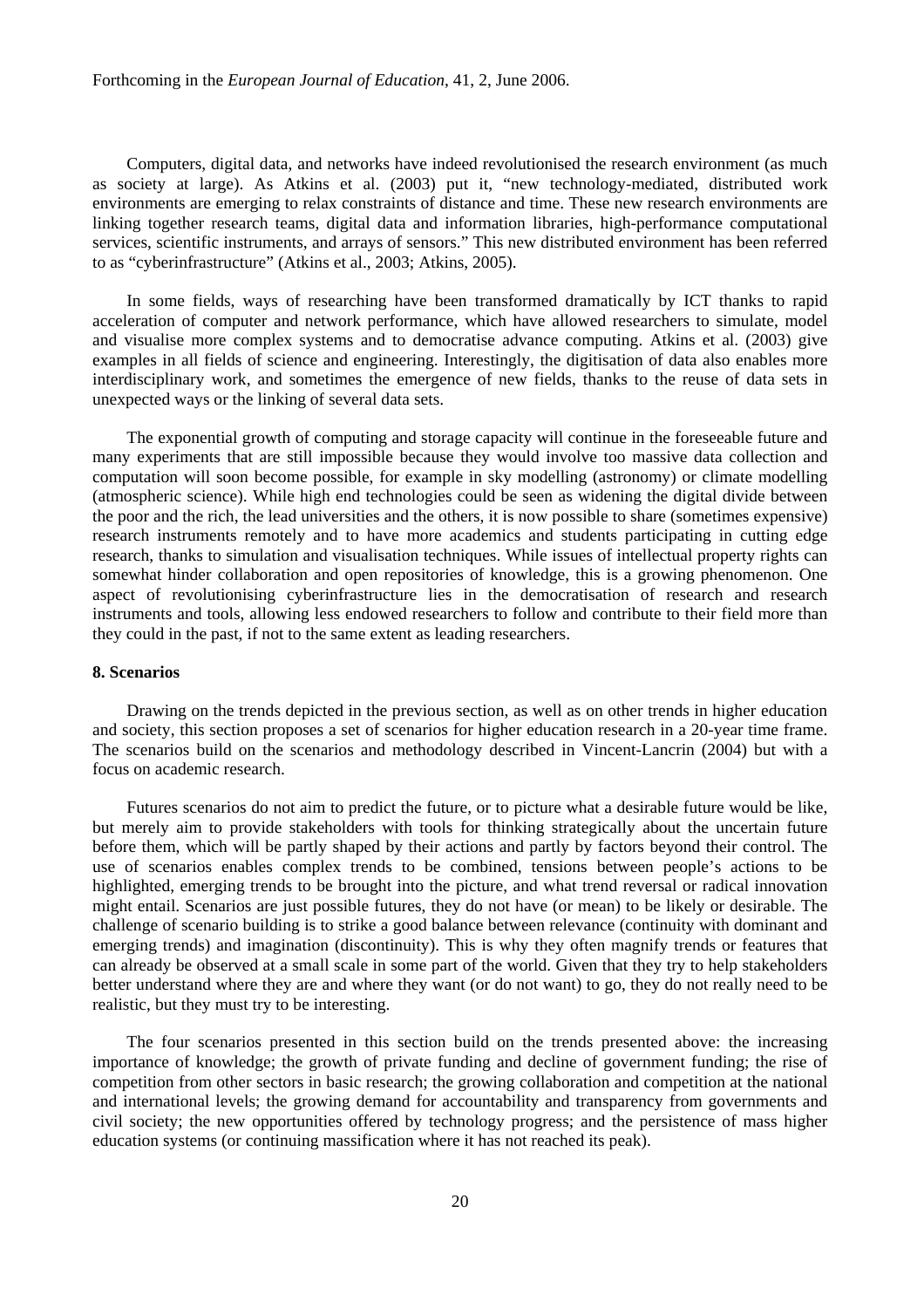A simple way to present scenarios is to select two key dimensions that would design a possibility space and emphasise some strategic directions. As shown on Figure 3, the possibility space has been designed around two dimensions: administration versus market forces; international focus versus national focus. The horizontal axis emphasises the governance pattern of the whole system: is it governed by administrative rules, which are more supply-driven, or does it become demand-driven, like on a market? It is noteworthy that a demand-driven system with market forces does not necessarily involve private forprofit higher education institutions. The vertical axis emphasises the depth of international integration in higher education. While participating and responding to globalisation is and will continue to be a challenge and opportunity for higher education, leading to both collaboration and competition, the national (or even regional) missions of higher education systems are still important and may become increasingly important in the future. Although we tend to take globalisation and internationalisation for granted, we should also consider the possibility of a backlash against globalisation, following a war, a pandemy, or citizens' hesitations to go beyond a certain level of international integration.



**Figure 3: Four scenarios for academic research**

While these two dimensions somehow shape the scenario stories, one should bear in mind that they are multidimensional. This means that the combination of some of their features is to some extent arbitrary. Technology is, for example, a cross-cutting force that could have a role in all scenarios, although it is mainly emphasised in the first scenario (where it could be a real driver). Scenarios must indeed be different enough to generate interesting discussion, which implies making choices. Nothing prevents stakeholders from making different choices, though, and combining the details differently into new scenarios of their own.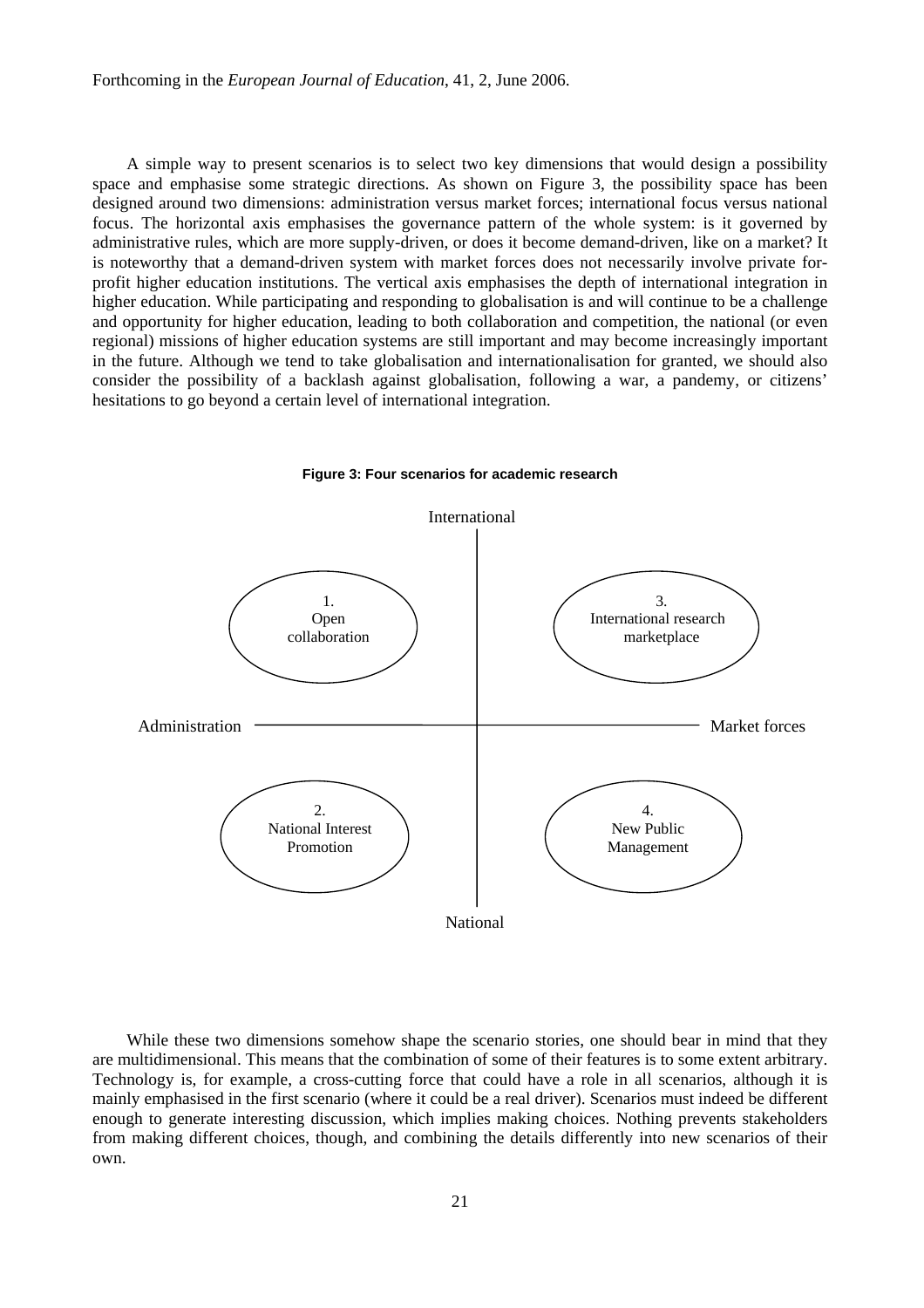To help understand how they have been built, it might help to explicit how they relate to the previous sections of the paper. Scenario 1 mainly emphasises the trends depicted in sections 1, 5, 6 and 7. Scenario 2 draws on the current state of the art (the dominance of government funding through general university funds, growing importance of research), on the rise of geopolitical concerns reflected in the recent growth of military research, and finally on a reversal of the trends of section 5. Scenario 3 amplifies the trends pictured in sections 3, 4 and 5. And scenario 4 combines the trends highlighted in sections 2, 3, keeping at their current level the trends of section 4.

# *The four scenarios are the following.*

#### *Scenario 1: Open collaboration*

In this scenario, one can imagine academic research remaining mainly publicly funded and very internationalised in a way that involves more collaboration than competition. This scenario is very much driven by technology and by the ideal of free and open knowledge – an ideal that civil society could increasingly impose on the grounds that academic research is largely paid for by taxpayers and should thus be freely available and following the lobbying of some patients' associations. There could also have been a backlash against patenting and intellectual property rights, regarded as an inefficient means of supporting innovation, not the least because of the existence of international networks of repositories of knowledge and research available through the Web. In this scenario, global networking is important and goes beyond higher education institutions, involving industries as well as individuals and concerned groups. Governments across the world can easily share their large research investments since they can be remotely operated, benefiting research teams scattered across the globe. While there is still a strong stratification of higher education institutions, or, in some countries, of research departments, some attracting much more funds and others and having different working conditions, this technology-driven networking induces much quicker spillover in the lower ends of higher educations systems as well as in developing countries. The hierarchy between higher education institutions is more relevant for the recruitment of academic researchers than for students. Indeed, academics and students in less prestigious higher education institutions could now access research tools and recent knowledge that were difficult to access before: recent research is indeed available on the web in real time, as well as new data sets on which can be used for new research and new simulation, computing and visualisation tools, and virtual "collaboratories" are open to everyone. Cutting edge academic research requiring heavy investments has thus democratised and crosses national borders. The media sometimes question the model when a foreign company develops a new product thanks to this open sharing, stressing the tension with the traditional economic logic, but its defenders argue that the reverse has also been true in the past and that the knowledge has actually been produced internationally. Although sensitive research is classified, some people fear that this proliferation of knowledge facilitates terror attacks. Finally, there are still some debates about the digital and knowledge divide between developing and developed countries, but everybody acknowledges some improvement compared to 20 years ago.

### *Scenario 2: National interest promotion*

In this scenario, higher education would remain mainly publicly funded and administered, academics keeping their control over the research process as trusted professionals. Governments have put a strong emphasis on the national missions of higher education. Higher education institutions have become more embedded in their local communities and regional economy. A growing scepticism about internationalisation has indeed grown in the population, for a variety of reasons including recent terror attacks and wars, concerns about the rising number of immigrants, and the feeling that national identity was becoming threatened by globalisation and foreign influence. For geo-strategic reasons, governments have launched ambitious new military research programmes and have classified an increasing number of research topics in natural sciences, life sciences and engineering. International collaborative research continues, but with a more limited number of "friendly" countries. As many research outcomes have been increasingly regarded as strategic for the country, for economic or military reasons, the scope of academic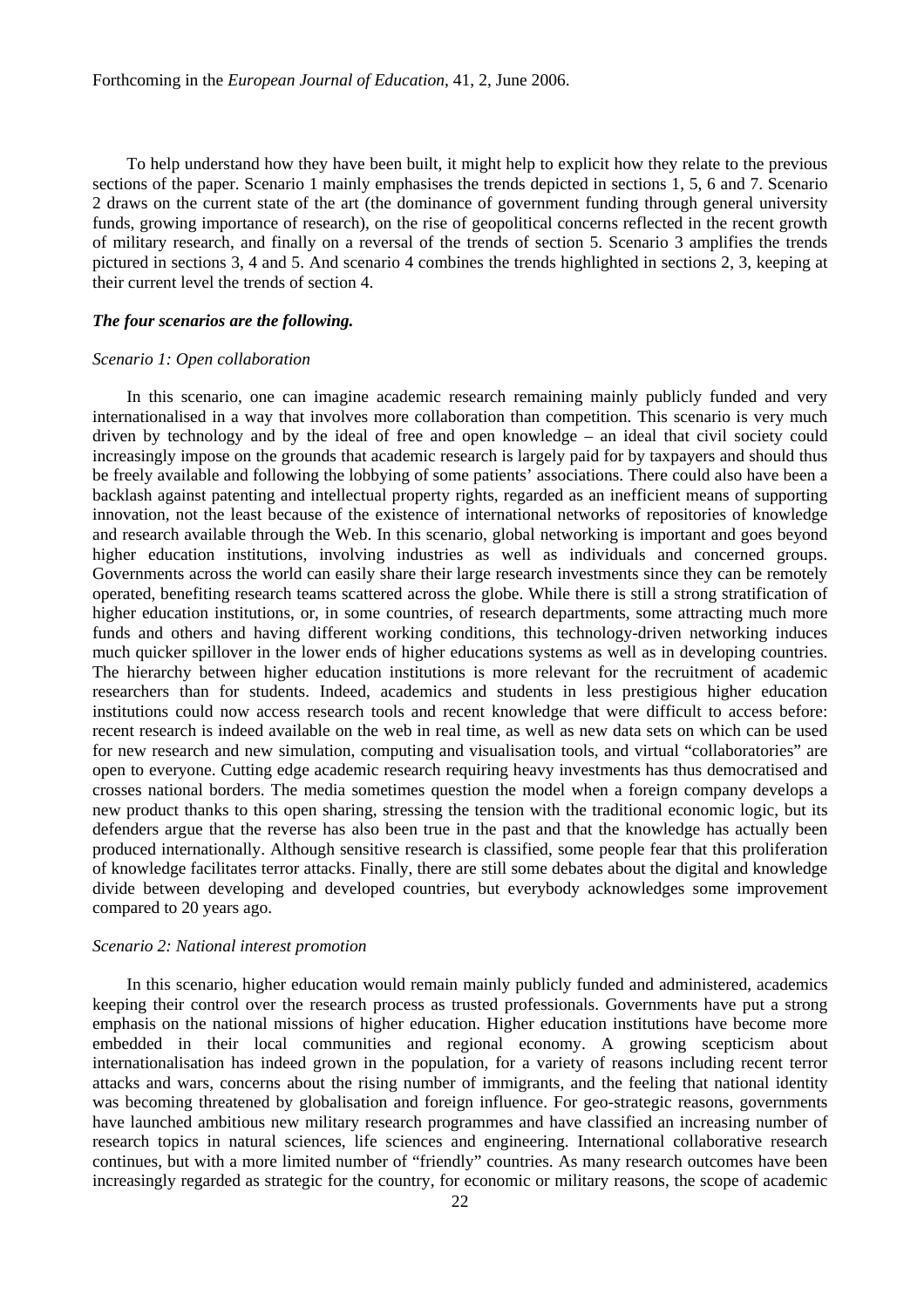research has somewhat diminished (while government research has regained ground). Albeit a small number of elite higher education institutions and research departments continue to be very internationalised, and to keep their top ranks nationally, the average higher education institution has research interests that are more related to their immediate neighbouring cities and regions. And in the public, academic research is associated with humanities and social sciences, two fields valued for maintaining national culture alive. Other fields of academic research have become more integrated with local economies, but thus less visible nationally. Academics continue to teach and to research, but teaching has become more clearly their first objective, and research, a welcome by-product—an arrangement that was found to match students' and policymakers' expectations.

#### *Scenario 3: International research marketplace*

In this scenario, one could imagine that higher education institutions compete globally to provide research services to governments, businesses and civil society as for-profit institutions. The liberalisation process at the WTO now encompasses research services supplied by higher education institutions, be they public or private. Academic research had become very close to a great deal of research carried out in the business sector, which undertakes a good share of basic research now; and it was equally funded by public and private sources, with the dramatic increase of revenues from their licensed discoveries, and their growing involvement in the business sector. Most people agreed that there was thus no longer any reason not to expose research services from the higher education sector to worldwide competition—or at least most of it, as most countries refused to make any commitment in the GATS for some research sub-sectors that they considered "vital" to their national security. Research and teaching are currently viewed as distinct services, as they have always been in the GATS, and higher education institutions have increasingly disintegrated their activities, concentrating on what they considered to be their core business (either teaching or research). So-called "research universities" thus hardly teach (when they continue to do so), while average higher education institutions carry out some supply-driven research but with small budgets. There is a fierce competition for academic researchers worldwide and between institutions to attract research super-stars. While cross-subsidisation of commercial research is strictly forbidden, academics are encouraged to carry out some disinterested research as a remedy to possible market failures. Basic research projects are still funded by governments, but following a tender to which all research centres in the world can—and do increasingly—apply. International rankings have first helped governments and private organisations and foundations to sort out the best institutions and research departments, but the research business has become so concentrated that these rankings are now useless. Outsourcing research to countries where research labour costs are still much lower than in the OECD area has proved to be very cost-efficient, and has been duly celebrated by taxpayers. Social scientists and journalists sometimes complain about the lack of relevance of some research, as foreign providers tend to downplay some cultural and historical features of the country, but the internationalisation of research teams should solve the problem. Although formerly "emerging countries" have gradually imposed their competitive advantage in some fields (technology in India, agronomics in China, etc.), some former developing countries are now "emerging". However, the United States is still the top exporter of research services, specialising in high-tech and capital intensive research.

### *Scenario 4: New Public Management*

In this scenario, academic research remains mainly publicly funded but with a public management that makes extensive use of quasi-market forces. Higher education institutions are now autonomous. They still depend on the public purse for a significant share of their budget but have managed to diversify their funding sources, thanks to foreign education markets, the deregulation of tuition fees, the patenting of their academic research and their growing financial links with the business sector. The distinction between the higher education sector and the private non-profit sector does actually no longer make much sense, as most resources of university are now private, coming from students' households, business and private foundations. The division of labour between institutions has become stronger, most of them specialising in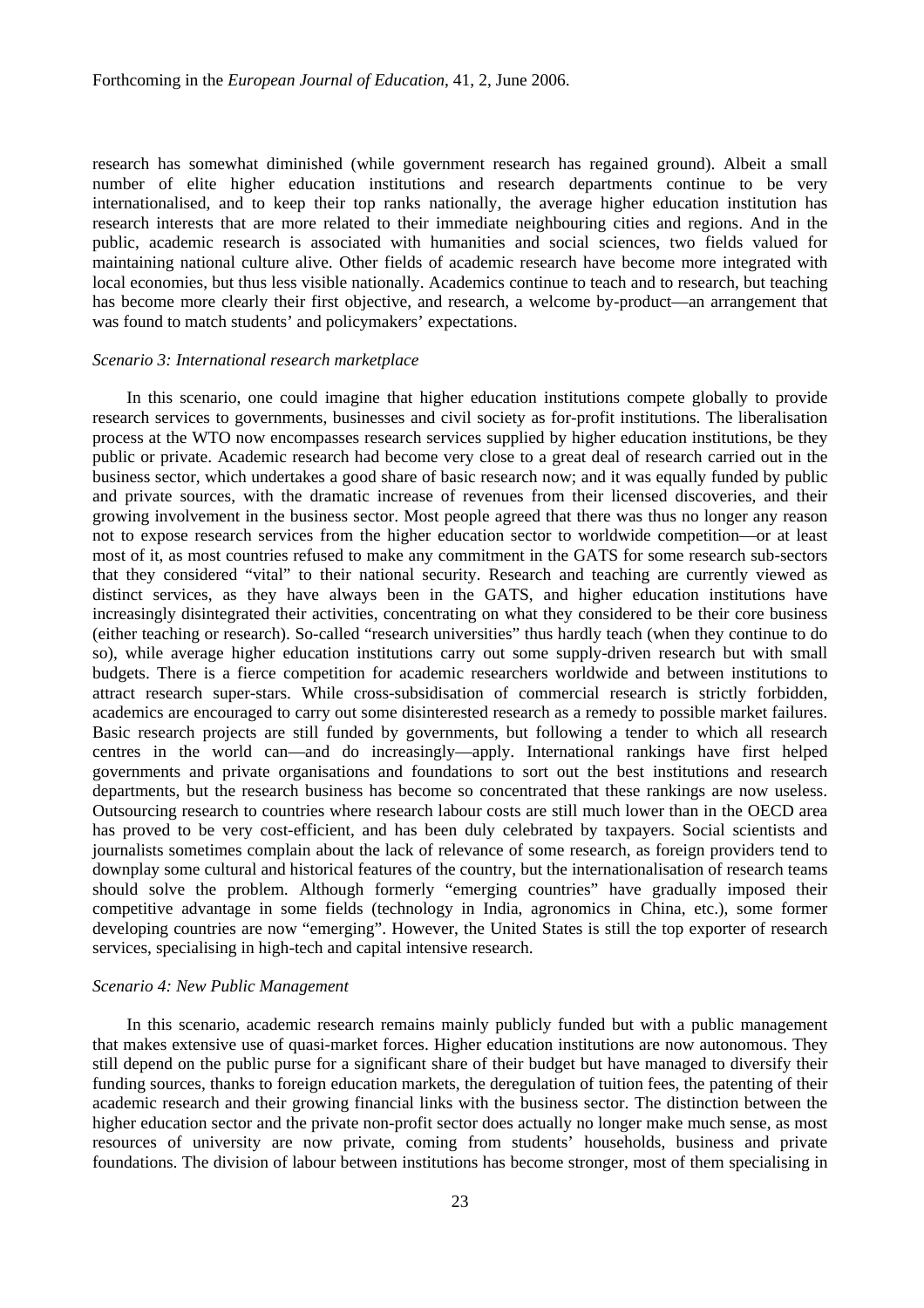different missions regarding teaching as well as research—a differentiation that has not prevented most of them from continuing to carry out both research and teaching. Most higher education institutions have continued to allocate some research funding internally on their own funds. But the bulk of the allocation of public funds for academic research is generally indirect, financing separately budgeted research projects according to peer-reviewed selections. As a result, there is more competition nationally between higher education institutions and research money has been concentrated in a small share of them. (Only a small amount of research funding does actually cross national borders, except within the European Union where the recently created European Research Council funds an increasing share of European academic research.) Institutions are now much more accountable to the state and to their other financing sources. Higher education institutions still benefit from their research prestige to attract the best students and set their level of tuition fees. Some people recurrently voice their concern about the widening gap between elite and average institutions in terms of funding and quality, whereas others argue that concentration is the most efficient way to use a limited public budget, especially as advances made by the research institutions are then democratised by teaching institutions.

Scenarios aim at engaging stakeholders in discussion about strategic choices. So where are we and where could we go? What future do we want? What can and should we do to achieve it? Where are we probably going? While the paper proposes some possible answers to the first question, the subsequent questions are beyond its scope.

Here are just two comments for the discussion.

First, the chosen scenarios show that internationalisation and particular modes of provision (public or private) are conceptually disconnected. Internationalisation does not necessarily involve trade or liberalisation (scenario 1), although it can (scenario 3). Conversely, market mechanisms are not necessarily related to private provision or to internationalisation: they could be used in a public management framework (scenario 4), with public higher education institutions responding to market incentives. However, an important question to discuss is under what conditions a scenario would be sustainable (or stable). For example, the level of public funding seems to be an important factor for the "new public management" scenario to be sustainable: if this level diminishes beyond a certain point (to be determined), one would probably rapidly end up in the "international research marketplace" scenario.

Second, the question of the concentration or even distribution of academic research across higher education systems features in all scenarios, and ranks high in the policy debates. As shown in section 3, concentration of research already exists to a lesser or greater extent. And the strength of the link between academic research and teaching also varies accordingly across and between systems. To what extent should a country concentrate its academic research (or let it concentrate)? And if this concentration is desirable, what would be the best means? Linking academic research and teaching from the postgraduate level only? Separating academic research and teaching to a greater extent, as it is already the case in some countries? Redirecting incentives towards teaching (as the higher education economy is currently almost exclusively based on research)? What kind of effects would have these different types of differentiation? Finding the right balance at system level for higher education systems to both produce high level research and meet social and educational objectives at a reasonable social price will indeed continue to be one of the challenges of the next decades.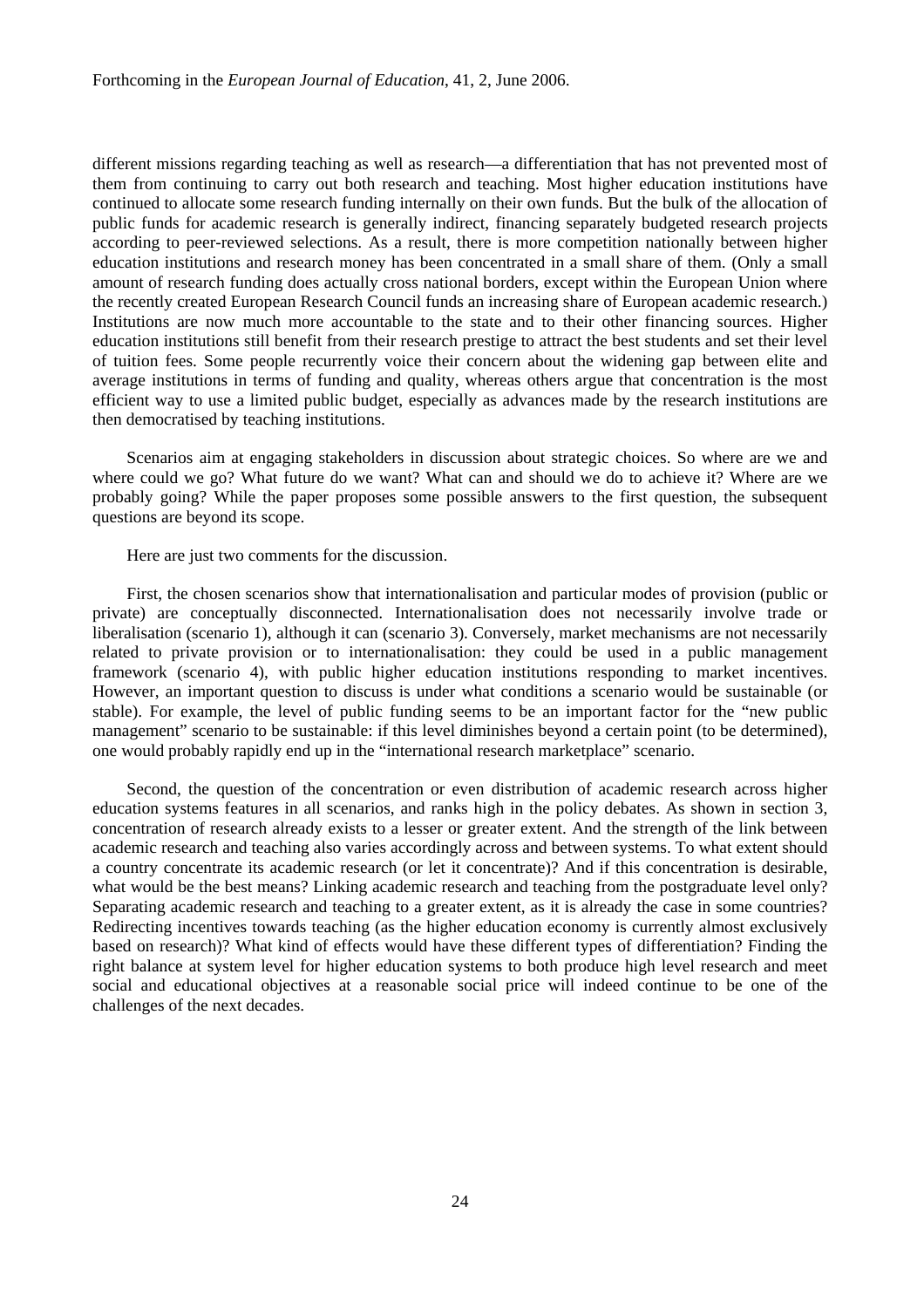# **REFERENCES**

Altbach, P. (2006), « The dilemmas of ranking », International Higher Education, 42, 2-3.

- Atkins, D.E., K.K. Droegemeier, S. I. Feldman, H. Garcia-Molina, M.L. Klein, D.G. Messerschmitt, P. Messina, J.P. Ostriker, M.H. Wright (2003), *Revolutionizing Science and Engineering Through Cyberinfrastructure* (Washington, NSF) *<http://www.cise.nsf.gov/sci/reports/toc.cfm>*
- Atkins, D.E. (2005), "University Futures and New Technologies: Possibilities and Issues", Unpublished discussion paper for an OECD expert meeting.
- Boyer, R. (2002). *La croissance, début de siècle. De l'octet au gène* (Paris, Albin Michel). English translation: *The Future of Economic Growth: As New Becomes Old* (Cheltenham, UK, Edward Elgar) 2004.
- Braun, D. & Merrien, F.-X. (1999) *Towards a New Model of Governance for Universities? A Comparative View*. (London, Jessica Kingsley).
- Callon, M. (2003), "The increasing involvement of concerned groups in R&D policies: what lessons for public powers?", in A. Geuna, A. J Salter and W. E. Steinmueller (eds), *Science and Innovation. Rethinking the rationales for funding and governance*, pp. 30-68, (Cheltenham, UK Edward Elgar)
- Callon, M., P. Lascoumes and Y. Barthes (2001), *Agir dans un monde incertain. Essai sur la démocratie technique* (Paris, Le Seuil).
- Enders, J. and C. Musselin (2005), "The academic profession of the  $21<sup>st</sup>$  century", unpublished paper presented at an OECD meeting on "Demography and the future of higher education", 5-6 December 2005.
- European Commission (2003), Towards a European research area. Key figures 2003-2004, (Brussels, EC).
- Etzkowitz, H., Webster, A., Gebhardt, C. & Terra, B.R.C. (2000) "The Future of the University and the University of the Future: evolution of ivory tower to entrepreneurial paradigm", *Research Policy*, 29, pp. 313-330.
- Foray, D. (2004). *The Economics of Knowledge* (Cambridge, MA, MIT Press).
- Geuna A. and B. R. Martin (2003), "University research evaluation and funding: an international comparison", *Minerva*, 41, 277-304.
- Geuna, A. and L. Nesta (2003), "University Patenting and its Effects on Academic Research", SPRU Electronic Working Paper Series n°99.
- Hazelkorn, E. (2005), *University research management. Developing research in new institutions* (Paris, OECD Publishing)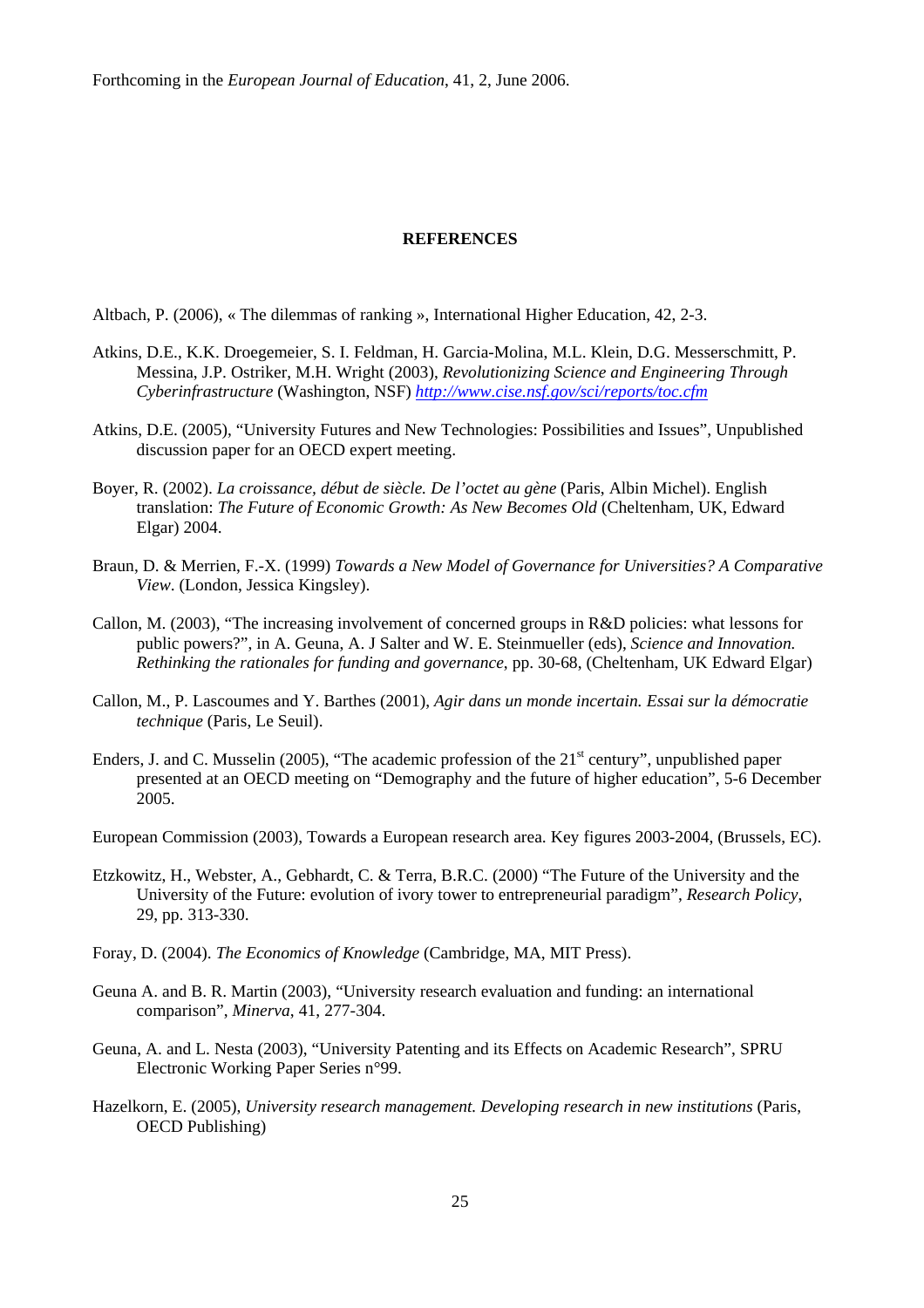- Huisman, J. and M.C. van der Wende (eds.) (2004), *On Cooperation and Competition, National and European Policies for the Internationalisation of Higher Education,* Lemmens Verlag, Bonn.
- Huisman, J. and M.C. van der Wende (eds.) (2005), *On Cooperation and Competition II, Institutional Responses to Internationalisation, Europeanisation and Globalisation,* Lemmens Verlag, Bonn.
- Hippel (von), E. (2005), *Democratizing innovation* (Cambridge, MA, MIT Press) <http://web.mit.edu/evhippel/www/democ.htm>
- Institute for International Education (IIE) (2005), Open Doors 2005. Report on International Educational Exchange. Sewickley, PA, United States.
- Knight.J. (2002) "Trade in Higher Education Services: The Implications of GATS*" Observatory on borderless higher education* (London, OBHE).
- Knight, J. (2003), "GATS, Trade and Higher Education. Perspective 2003: Where are We?", *Observatory Report*, May, *[www.obhe.ac.uk/products/](http://www.obhe.ac.uk/products/)*
- Larsen, K., Momii, K. and Vincent-Lancrin, S. (2004), *Cross-Border Higher Education: An Analysis of Current Trends, Policy Strategies and Future Scenarios*, Observatory on Borderless Higher Education, URL: [http://www.obhe.ac.uk/products/reports/pdf/November2004\\_1.pdf.](http://www.obhe.ac.uk/products/reports/pdf/November2004_1.pdf)
- Larsen, K. and S. Vincent-Lancrin (2002), "International Trade in Educational Services: Good or Bad?", *Higher Education Management and Policy*, Vol. 14(3), 9-45 (Paris, OECD).
- Larsen, K. and S. Vincent-Lancrin (2006), "The Impact of ICT on Tertiary Education: Advances and Promises", in Foray, D. and B. Kahin (eds.), *Advancing Knowledge and the Knowledge Economy* (Cambridge, MA, MIT Press) - forthcoming.
- Lundvall, B.-A. (1988), "Innovation as an interactive process: from user-producer interaction to national systems of innovation", in G. Dosi, C. Freeman, R. Nelson, G. Silvenberg and L. Soete (eds), *Technology and Economic Theory*, London: Pinter, pp. 349-69.
- Marginson, S. and Considine, M. (2000) *The Enterprise University: power, governance and reinvention in Australia* (Cambridge, Cambridge University Press).
- Martin, B.R. (2002) The Changing Social Contract for Science and the Evolution of the University, in A. Geuna, A.J. Salter & W.E. Steinmueller (Eds) *Science and Innovation: rethinking the rationales for funding and governance* (Aldershot, Edward Elgar).
- National Science Board (2004), *Science and Engineering Indicators 2004*. Two volumes. (Arlington, VA, National Science Foundation). <http://www.nsf.gov/statistics/seind04/pdfstart.htm>
- Newman, F., L. Couturier and J. Scurrie (2004), *The Future of Higher Education. Rhetoric, Reality, and the Risks of the Market* (San Francisco, Wiley & Sons).
- OBHE (Observatory on Borderless Higher Education) (2004), *Mapping Borderless Higher Education: policy, markets and competition* (London, OBHE).
- OECD (2001), *Cities and regions in the new learning economy* (Paris, OECD Publishing).
- OECD (2002), *Frascati Manual. Proposed standard practice for surveys on research and experimental development*, OECD Publishing, Paris.